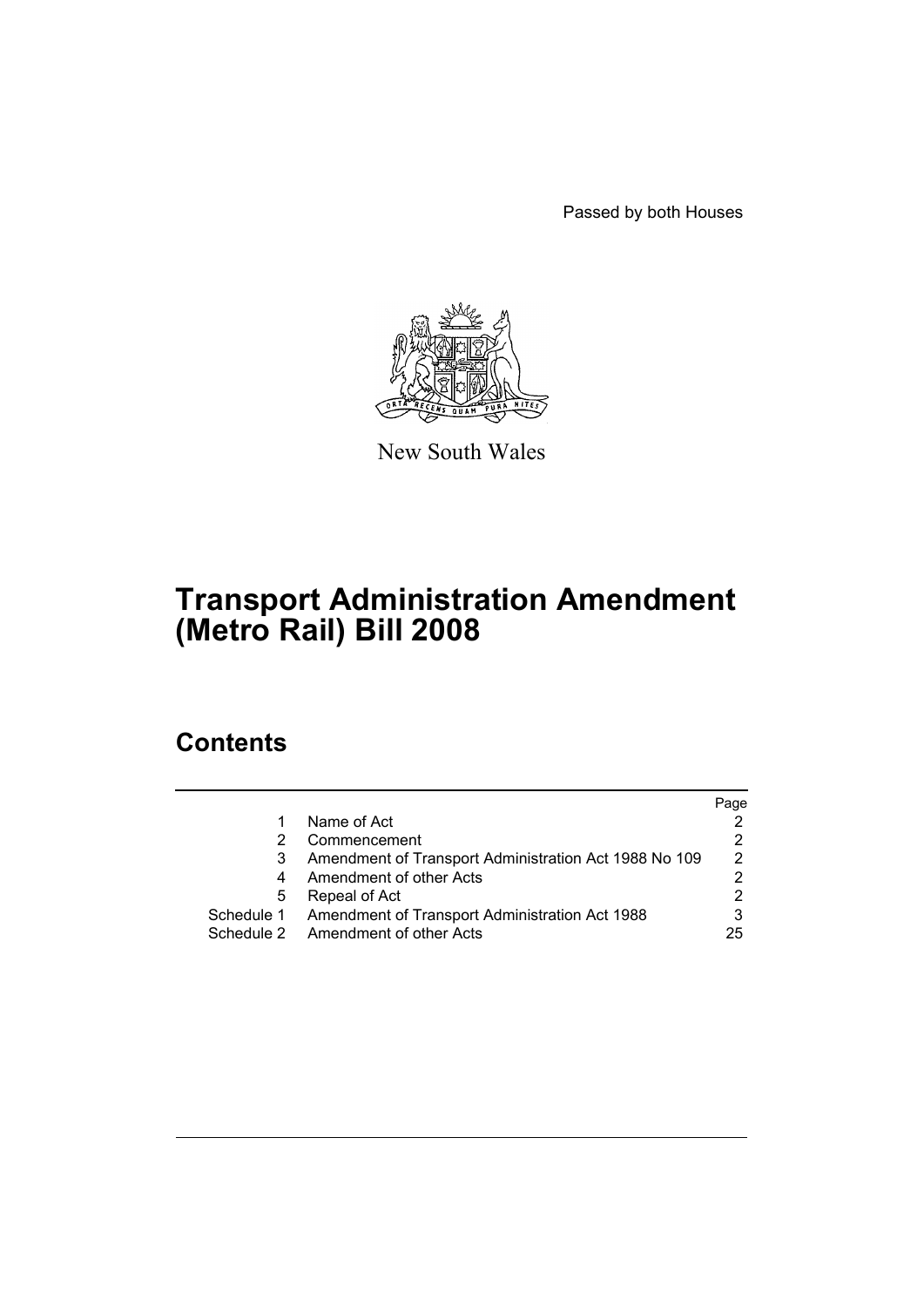*I certify that this public bill, which originated in the Legislative Assembly, has finally passed the Legislative Council and the Legislative Assembly of New South Wales.*

> *Clerk of the Legislative Assembly. Legislative Assembly, Sydney, , 2008*



New South Wales

# **Transport Administration Amendment (Metro Rail) Bill 2008**

Act No , 2008

An Act to amend the *Transport Administration Act 1988* and other Acts to establish Sydney Metro and to facilitate the development, implementation and operation of metro railway systems in the State.

*I have examined this bill and find it to correspond in all respects with the bill as finally passed by both Houses.*

*Assistant Speaker of the Legislative Assembly.*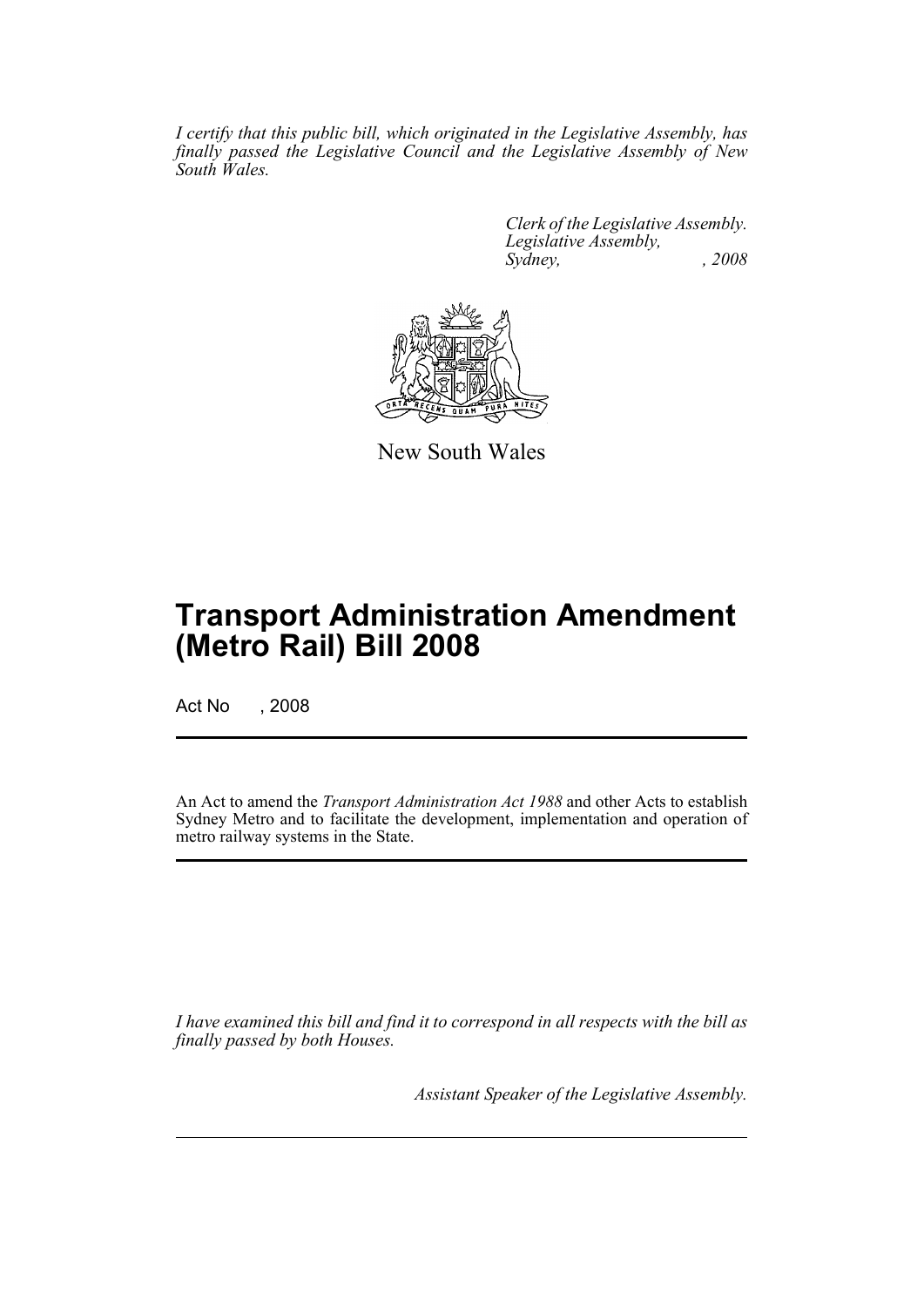# <span id="page-2-0"></span>**The Legislature of New South Wales enacts:**

#### **1 Name of Act**

This Act is the *Transport Administration Amendment (Metro Rail) Act 2008*.

#### <span id="page-2-1"></span>**2 Commencement**

This Act commences on a day or days to be appointed by proclamation.

#### <span id="page-2-2"></span>**3 Amendment of Transport Administration Act 1988 No 109**

The *Transport Administration Act 1988* is amended as set out in Schedule 1.

# <span id="page-2-3"></span>**4 Amendment of other Acts**

The Acts specified in Schedule 2 are amended as set out in that Schedule.

#### <span id="page-2-4"></span>**5 Repeal of Act**

- (1) This Act is repealed on the day following the day on which all of the provisions of this Act have commenced.
- (2) The repeal of this Act does not, because of the operation of section 30 of the *Interpretation Act 1987*, affect any amendment made by this Act.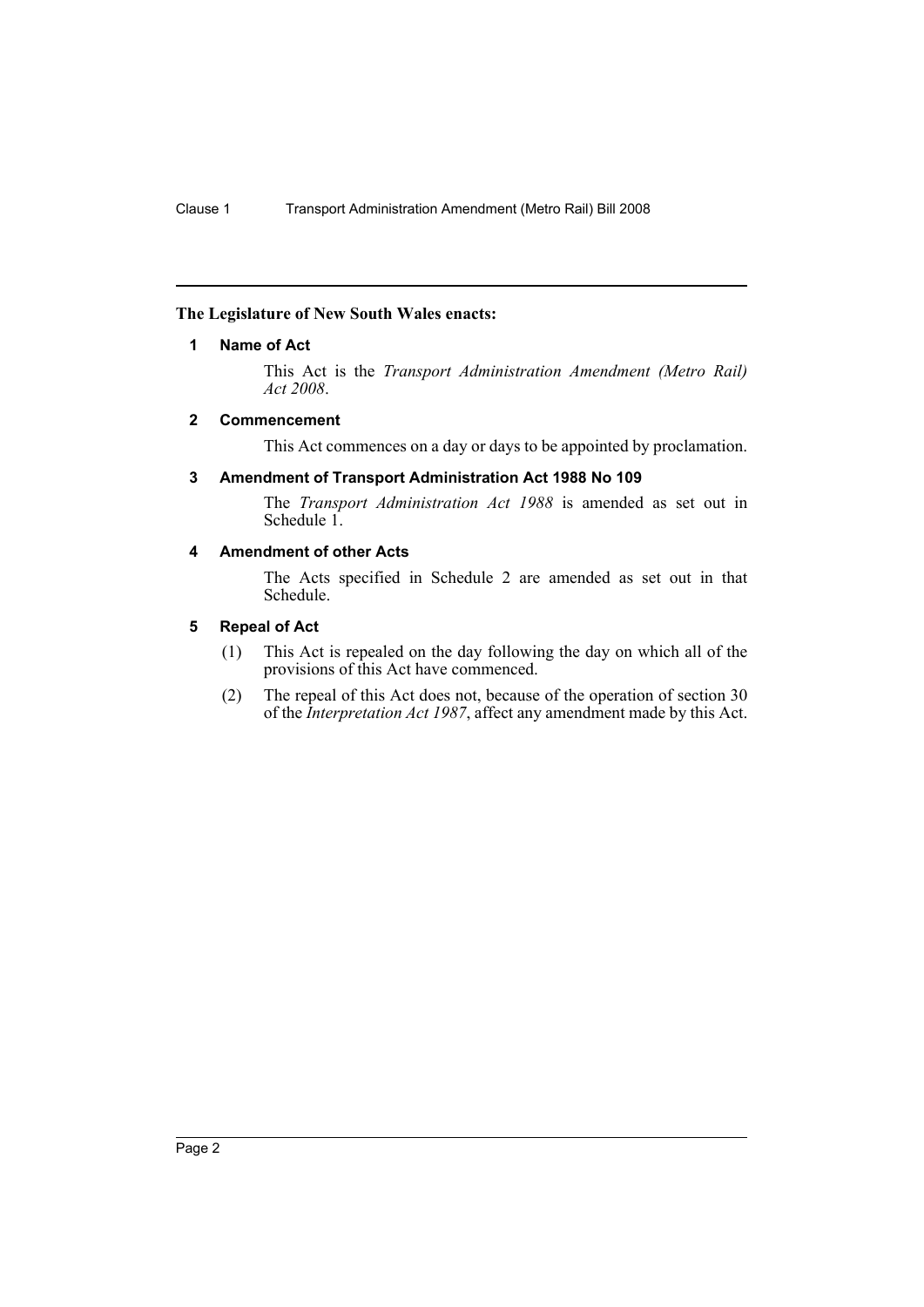Amendment of Transport Administration Act 1988 Schedule 1

# <span id="page-3-0"></span>**Schedule 1 Amendment of Transport Administration Act 1988**

(Section 3)

# **[1] Long title**

Omit "and the Roads and Traffic Authority".

Insert instead ", the Roads and Traffic Authority and Sydney Metro".

# **[2] Section 3 Definitions**

Insert in alphabetical order in section 3 (1):

*metro railway* means a guided system designed to transport passengers on a railway track, together with its infrastructure and associated sidings, that:

- (a) provides high-frequency commuter and other passenger services, and
- (b) is operated using automated systems, that are integrated with trains, from one or more central control points, and
- (c) is operated using dedicated rail infrastructure facilities that are not operationally connected with other types of rail infrastructure facilities.

#### *metro railway system* means:

- (a) a metro railway and its rail infrastructure facilities, and
- (b) stations, platforms, maintenance facilities, depots and other transport interchanges, works, structures and facilities associated with or incidental to the metro railway or rail infrastructure facilities (including commercial and retail facilities).

# **[3] Section 3 (1), definition of "NSW rail network"**

Insert ", but does not include any part of a metro railway system" after "controlled)".

# **[4] Section 3 (1), definition of "rail infrastructure owner"**

Insert after paragraph (b):

(b1) in the case of any rail infrastructure facilities that are managed or controlled by Sydney Metro for the purposes of exercising its functions under this Act, Sydney Metro, or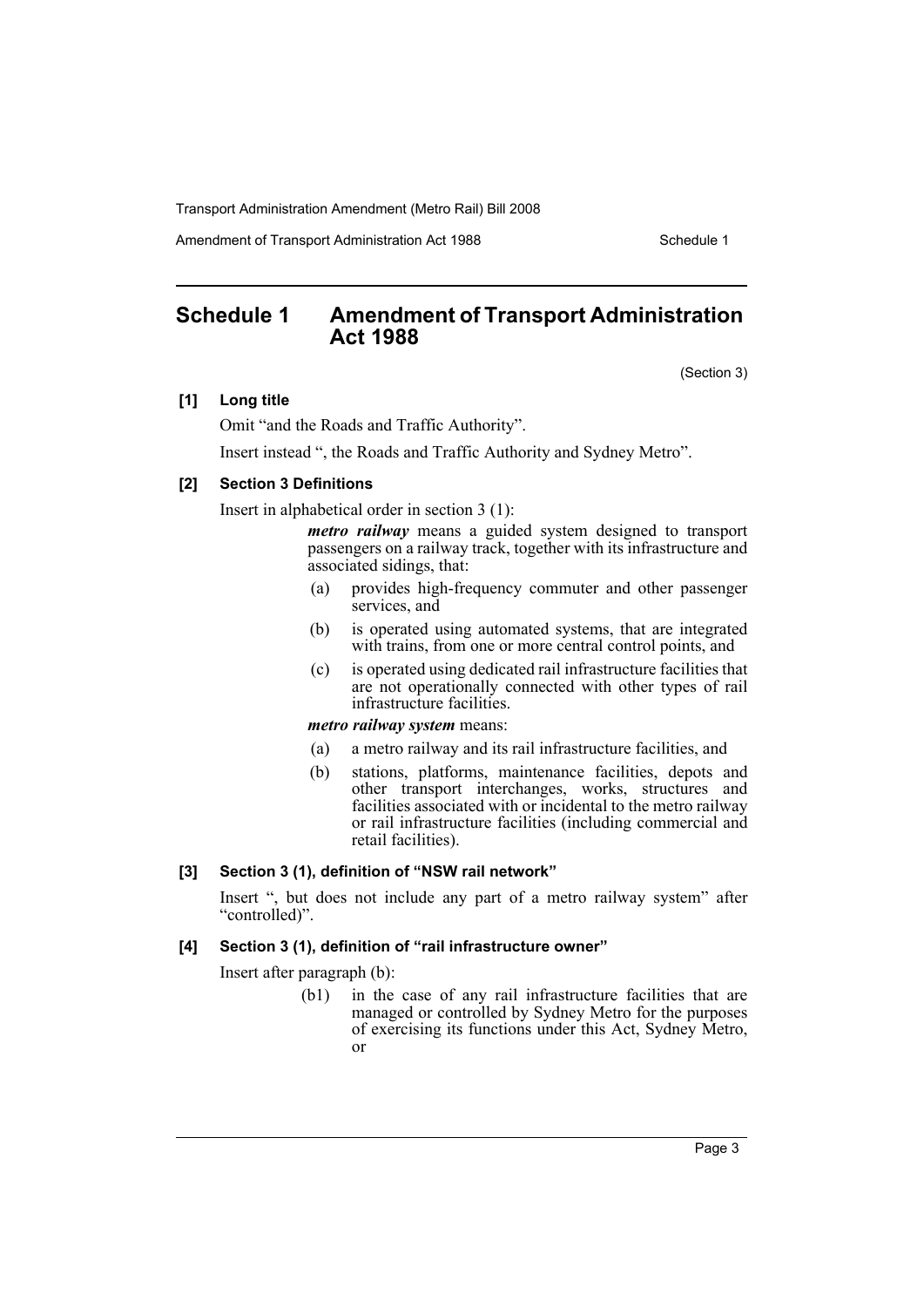Schedule 1 Amendment of Transport Administration Act 1988

#### **[5] Section 3 (1)**

Insert in alphabetical order:

*Sydney Metro* means Sydney Metro constituted under this Act.

#### **[6] Section 3A Metropolitan rail area**

Omit "or RailCorp" from section 3A (6). Insert instead ", RailCorp or Sydney Metro".

# **[7] Part 6A**

Insert after Part 6:

# **Part 6A Sydney Metro**

# **Division 1 Interpretation**

#### **55A Definitions**

(1) In this Part:

*Chief Executive Officer* means the Chief Executive Officer of Sydney Metro.

*develop a metro railway system* includes:

- (a) carry out development for the purposes of a metro railway system, and
- (b) facilitate, manage, finance or maintain any such development, and
- (c) carry out any function ancillary to any such development.

*development* means development within the meaning of the *Environmental Planning and Assessment Act 1979*, a project (within the meaning of Part 3A of that Act) or an activity (within the meaning of Part 5 of that Act).

(2) In this Part, a reference to a metro railway system includes a reference to part of a metro railway system.

# **Division 2 Constitution of Sydney Metro**

#### **55B Constitution of Sydney Metro**

(1) There is constituted by this Act a corporation with the corporate name of Sydney Metro.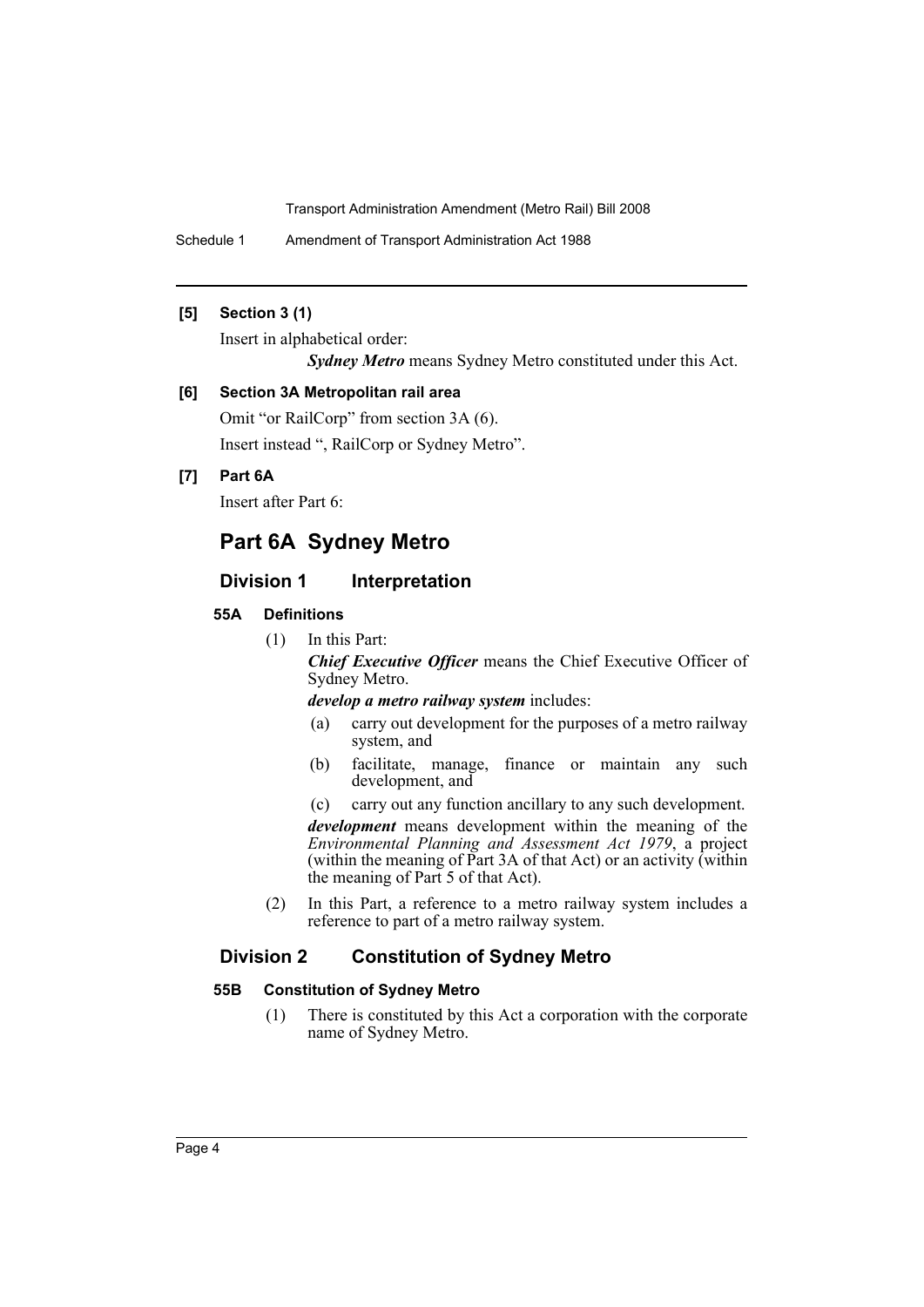Amendment of Transport Administration Act 1988 Schedule 1

- (2) Sydney Metro is a NSW Government agency.
- (3) Sydney Metro cannot employ any staff. **Note.** Staff may be employed under Chapter 1A of the *Public Sector Employment and Management Act 2002* in the Government Service to enable Sydney Metro to exercise its functions.

# **Division 3 Functions of Sydney Metro**

#### **55C Development of metro railway systems and associated projects**

- (1) The principal functions of Sydney Metro are:
	- (a) to develop metro railway systems, and
		- (b) to hold, manage and maintain rail infrastructure facilities of metro railways, and
		- (c) to carry out development, or facilitate, manage or finance development, on land located on, or in the vicinity of, metro railway systems, and
		- (d) to enter into leases or licences, or other arrangements, with persons for the provision of safe and reliable metro railway passenger services or the operation of metro railway systems or other transport systems, and
		- (e) if any such arrangements have not been made or are, for any reason, not in place, to provide safe and reliable metro railway passenger services or operate metro railway systems, and
		- (f) to enter into leases or licences, or other arrangements, with persons for the development, management and control or maintenance of metro railway systems, and
		- (g) without limiting paragraph (d) or (e) and subject to this and any other Act, to make arrangements with respect to fares to be charged for, and to charge fares for, metro railway passenger services,

in an efficient, effective and financially responsible manner.

- (2) Sydney Metro also has the following functions:
	- (a) to hold, manage, maintain and establish assets associated with metro railway systems and associated transport projects,
	- (b) to conduct businesses related to its principal functions,
	- (c) to provide facilities or services that are ancillary to or incidental to its principal functions,
	- (d) to acquire and develop any land,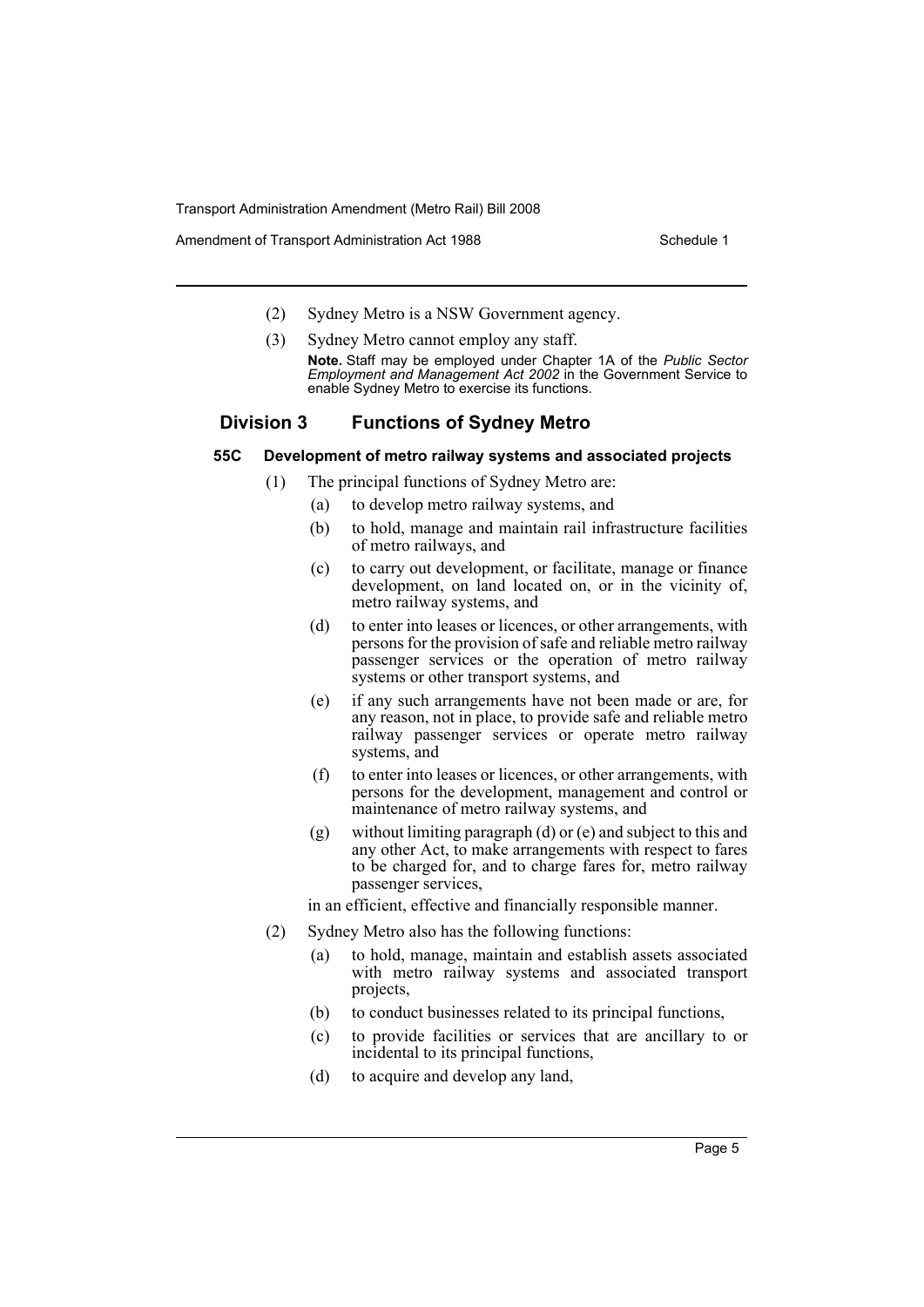- (e) to acquire or build, and maintain or dispose of, any engines, carriages, vehicles, plant, machinery or equipment,
- (f) to make and enter into contracts or arrangements for the carrying out of works or the performance of services or the supply of goods or materials,
- (g) to make and enter into contracts or arrangements with any person for the operation by that person, on such terms as may be agreed on, of any of Sydney Metro's metro railway or other transport services, or any of Sydney Metro's businesses,
- (h) to appoint agents, and act as agents for other persons,
- (i) to charge an agreed or reasonable amount for any service provided by it (other than metro railway passenger services).
- (3) Sydney Metro has such other functions as are conferred or imposed on it by or under this or any other Act.

#### **55D Metro railway station plans**

- (1) Sydney Metro may, for the purpose of developing a metro railway system, prepare station plans for land on which metro railway stations are to be situated, and land in the vicinity of such metro railway stations, with respect to the following matters:
	- (a) development on the land, including development for integrated transport facilities such as bus or other transport interchanges,
	- (b) traffic and parking management arrangements,
	- (c) pedestrian links and access facilities,
	- (d) retail and commercial development associated with metro railway stations,
	- (e) public domain amenities and improvements,
	- (f) station design and amenity,
	- (g) other matters ancillary to the operation of metro railway stations and any associated transport or other facilities.
- (2) Sydney Metro is to consult with other relevant public authorities when preparing a station plan or an amendment to a plan.
- (3) Sydney Metro may provide a station plan to the Minister for Planning and other relevant public authorities in connection with the exercise by the Minister or authorities of statutory and other functions relating to the land concerned.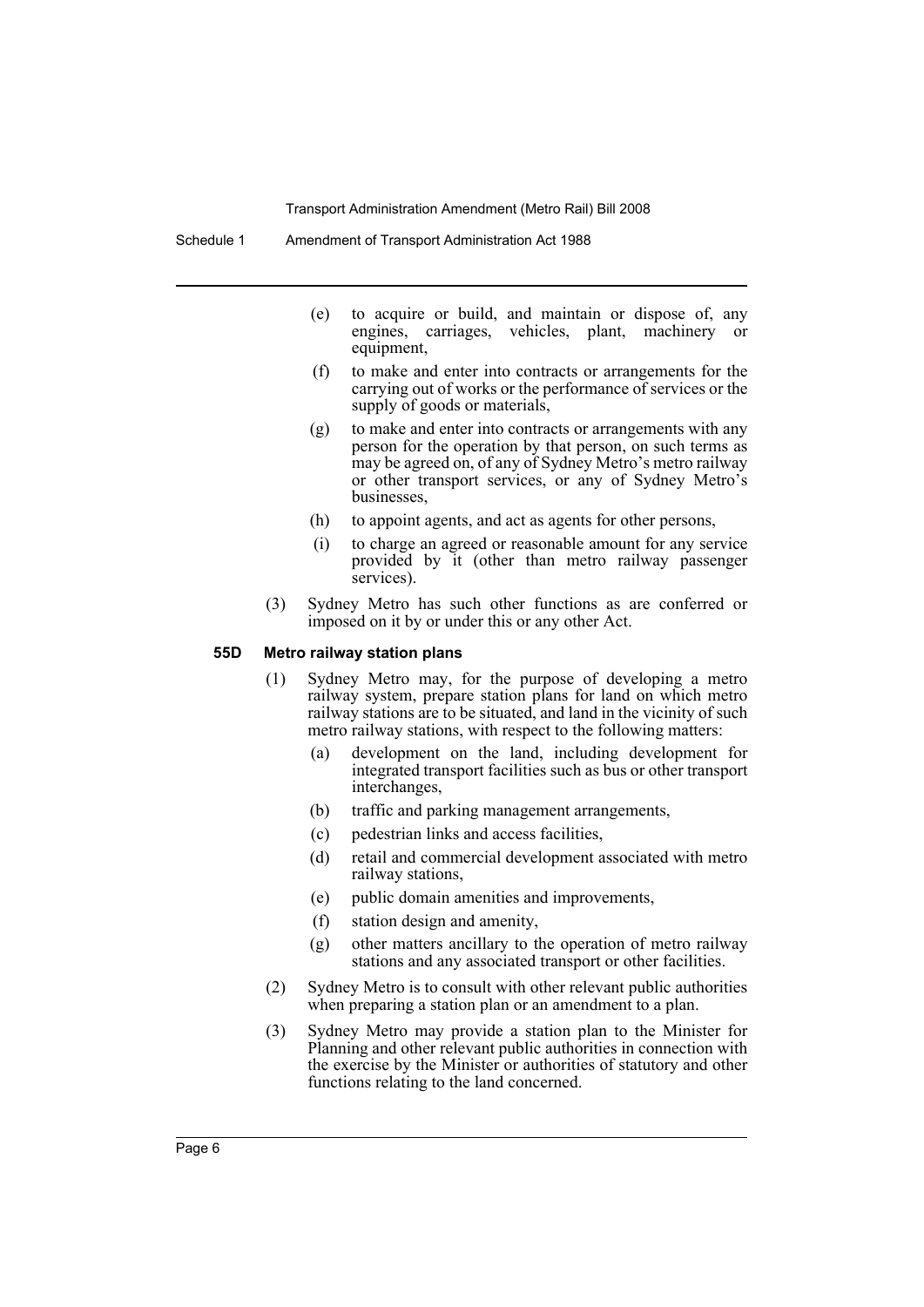Amendment of Transport Administration Act 1988 Schedule 1

#### **55E Acquisition of land by Sydney Metro**

- (1) Sydney Metro may, for any purposes of Sydney Metro, acquire land (including an interest in land) by agreement or by compulsory process in accordance with the *Land Acquisition (Just Terms Compensation) Act 1991*.
- (2) The other purposes for which land may be acquired under subsection  $(1)$  include for the purposes of a future sale, lease or disposal, that is, to enable Sydney Metro to exercise its functions in relation to land under this Act.
- (3) For the purposes of the *Public Works Act 1912*, any such acquisition of land is taken to be an authorised work and Sydney Metro is, in relation to that authorised work, taken to be the Constructing Authority.
- (4) Sydney Metro may not give a proposed acquisition notice under the *Land Acquisition (Just Terms Compensation) Act 1991* without the approval of the Minister.
- (5) Any such acquisition is not void merely because it is expressed to be for the purposes of Sydney Metro or for the purposes of this Act.
- (6) Part 3 of the *Public Works Act 1912* does not apply in respect of works constructed for the purposes of this section.

# **Division 4 Management of Sydney Metro**

# **55F Constitution of Sydney Metro Board**

- (1) There is constituted a Sydney Metro Board.
- (2) The Board is to consist of:
	- (a) the Chief Executive Officer of Sydney Metro, and
	- (b) 1 member appointed by the Minister on the nomination of the Treasurer, and
	- (c) 3 other members appointed by the Minister.
- (3) Part 1 of Schedule 2B has effect with respect to the constitution and procedure of the Board.

# **55G Board to determine policies of Sydney Metro**

(1) The Sydney Metro Board has the function of determining the policies of Sydney Metro.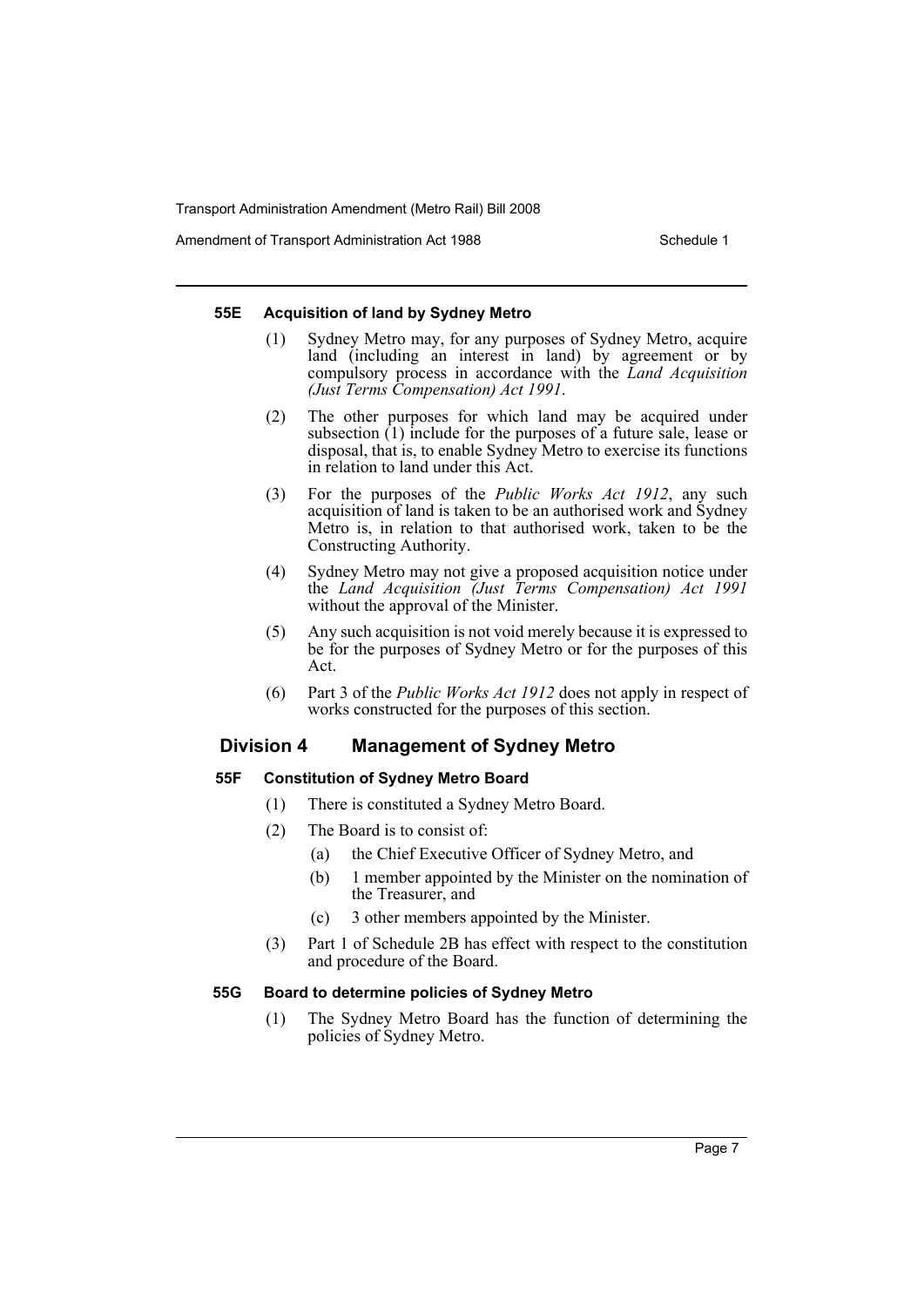Schedule 1 Amendment of Transport Administration Act 1988

(2) In exercising that function, the Board is, as far as practicable, to ensure that the activities of Sydney Metro are carried out properly and efficiently.

#### **55H Chief Executive Officer of Sydney Metro**

- (1) The Governor may appoint a Chief Executive Officer of Sydney Metro.
- (2) Part 2 of Schedule 2B has effect with respect to the Chief Executive Officer.

#### **55I Chief Executive Officer to manage Sydney Metro**

- (1) The affairs of Sydney Metro are to be managed and controlled by the Chief Executive Officer in accordance with the policies of the Sydney Metro Board.
- (2) Any act, matter or thing done in the name of, or on behalf of, Sydney Metro by the Chief Executive Officer is taken to have been done by Sydney Metro.

#### **55J Ministerial control**

- (1) The Minister may give the Sydney Metro Board written directions in relation to the exercise of Sydney Metro's functions.
- (2) Subject to this section, the Board and the Chief Executive Officer must ensure that Sydney Metro complies with any such direction.
- (3) If the Sydney Metro Board considers that:
	- (a) Sydney Metro would suffer a significant financial loss as a result of complying with any such direction, and
	- (b) the direction is not in the commercial interests of Sydney **Metro**

the Board may request the Minister to review the decision.

- (4) A request for a review must be made within 7 days after the direction is given or within such other reasonable period as the Minister determines.
- (5) If the Board requests a review, Sydney Metro is not required to comply with the direction until notified of the Minister's decision following the review.
- (6) Following the review the Minister may confirm or revoke the direction, but the Minister must not confirm the direction unless:
	- (a) the Minister has estimated the financial loss concerned from information supplied by Sydney Metro or from other sources, and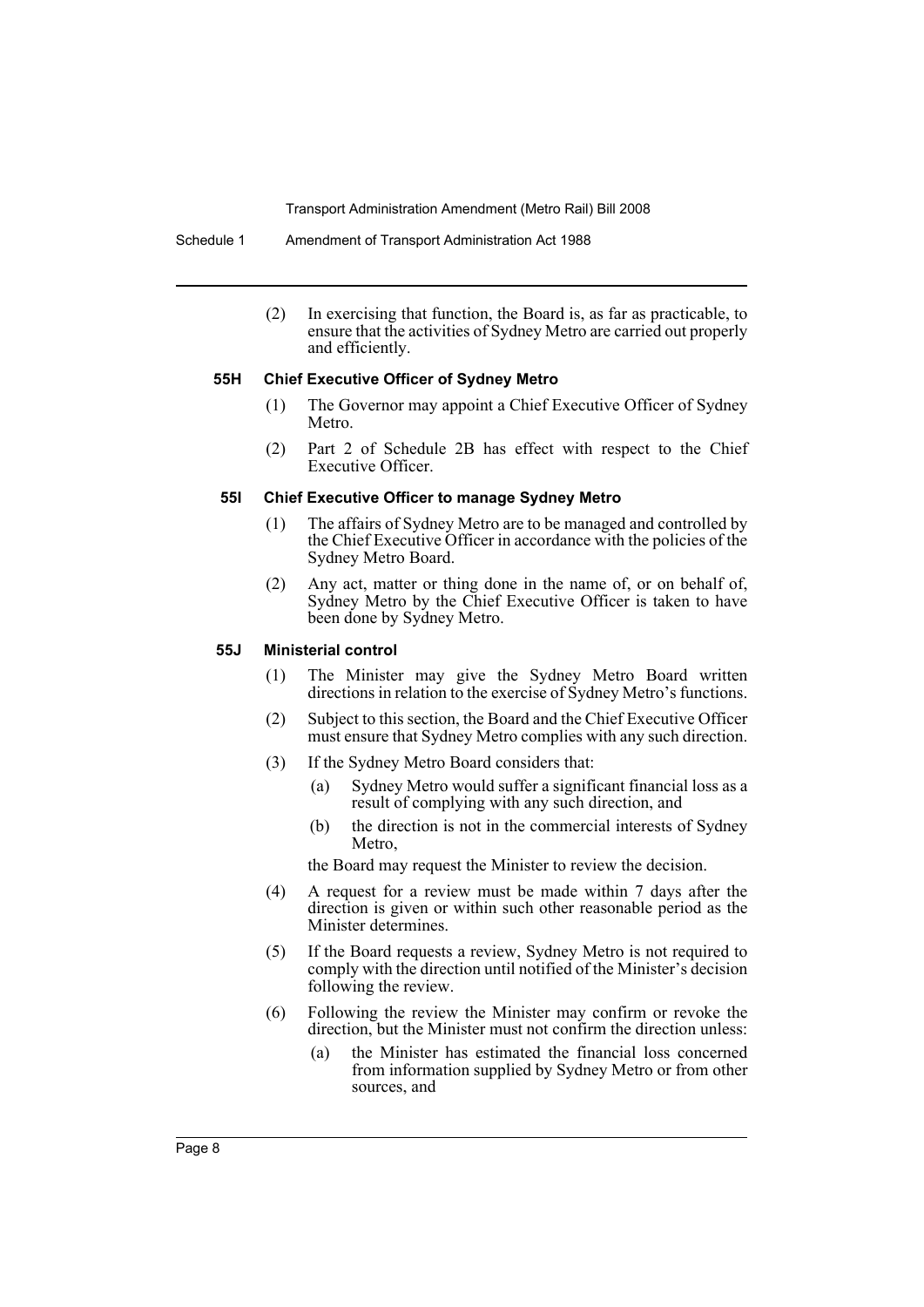Amendment of Transport Administration Act 1988 Schedule 1

- (b) the Minister has referred the matter to the Treasurer, and
- (c) the Treasurer has approved of the financial loss being reimbursed from public revenue.
- (7) Subsections (3)–(6) do not apply to a direction that may cause Sydney Metro to suffer a significant financial loss as a result of complying with that direction if:
	- (a) the Minister decides that the direction is warranted on grounds involving urgency or public safety, and
	- (b) the direction is given after consultation with the Treasurer.
- (8) The Treasurer may approve of any financial loss resulting from a direction referred to in subsection (7) being reimbursed from public revenue.
- (9) For the purposes of this section, the amount of the financial loss that Sydney Metro suffers as a result of complying with a direction includes the amount of expenditure that Sydney Metro incurs, and the amount of revenue that Sydney Metro forgoes, as a result of complying with the direction which it would not otherwise incur or forgo.
- (10) The amount to be reimbursed to Sydney Metro is to be paid, from money advanced by the Treasurer or appropriated by Parliament for that purpose, at such times and in such amounts as the Treasurer determines after receiving advice from the Minister on the estimated financial loss incurred by Sydney Metro from time to time.

#### **55K Sydney Metro to supply information to Minister**

Sydney Metro must:

- (a) supply the Minister or a person nominated by the Minister with any information relating to its activities that the Minister or person may require, and
- (b) keep the Minister informed of the general conduct of its activities, and of any significant development in its activities.

#### **55L Corporate plans**

(1) Sydney Metro must, at least 3 months before the beginning of each financial year of Sydney Metro, prepare and deliver to the Minister a draft corporate plan for the financial year.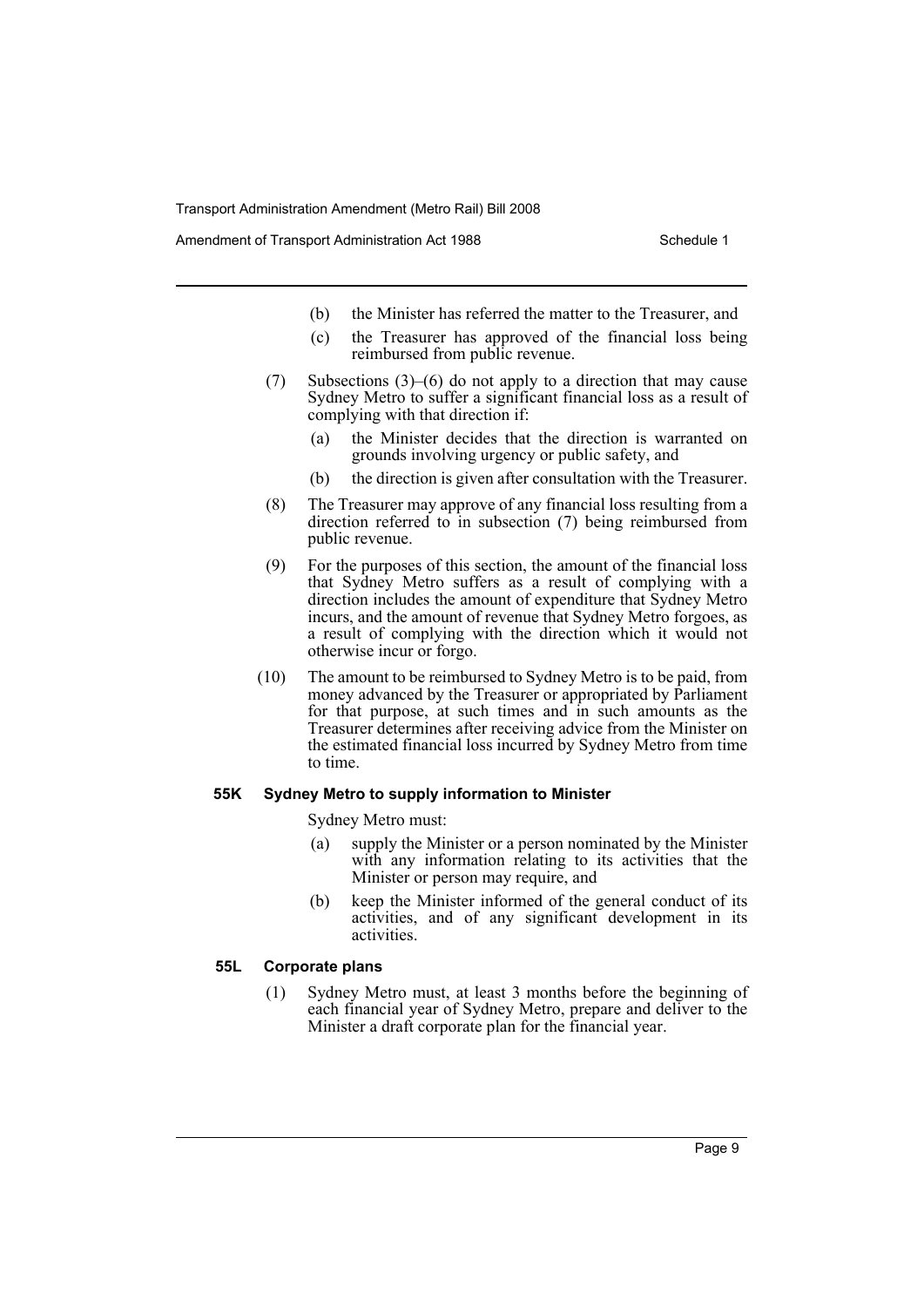- (2) Sydney Metro must:
	- (a) consider any comments on the draft corporate plan that were made by the Minister within 2 months after the draft plan was delivered to the Minister, and
	- (b) deliver the completed corporate plan to the Minister before the beginning of the financial year concerned.
- (3) During the preparation of a corporate plan after the commencement of this subsection, Sydney Metro is to make a draft plan available for public comment for at least 30 days and is to have regard to any submissions it receives about the draft plan within that period. The arrangements for obtaining or inspecting the draft plan and for making submissions are to be advertised in a daily newspaper circulating throughout the State.
- (4) Sydney Metro is to make the completed corporate plan available for public inspection. However, Sydney Metro is not required to include in any draft or completed plan made available for public comment or inspection information that is of a commercially sensitive nature or that it would otherwise not be required to disclose under the *Freedom of Information Act 1989*.
- (5) Sydney Metro must, as far as practicable, exercise its functions in accordance with the relevant corporate plan.
- (6) A corporate plan is to specify:
	- (a) the separate activities of Sydney Metro and, in particular, the separate commercial and non-commercial activities, and
	- (b) the objectives of each such separate activity for the financial year concerned and for future financial years, and
	- (c) the strategies, policies and budgets for achieving those objectives in relation to each such separate activity, and
	- (d) the targets and criteria for assessing the Sydney Metro's performance.
- (7) This section is subject to any requirement made by or under this Act (including the requirements of any direction by the Minister under this Division).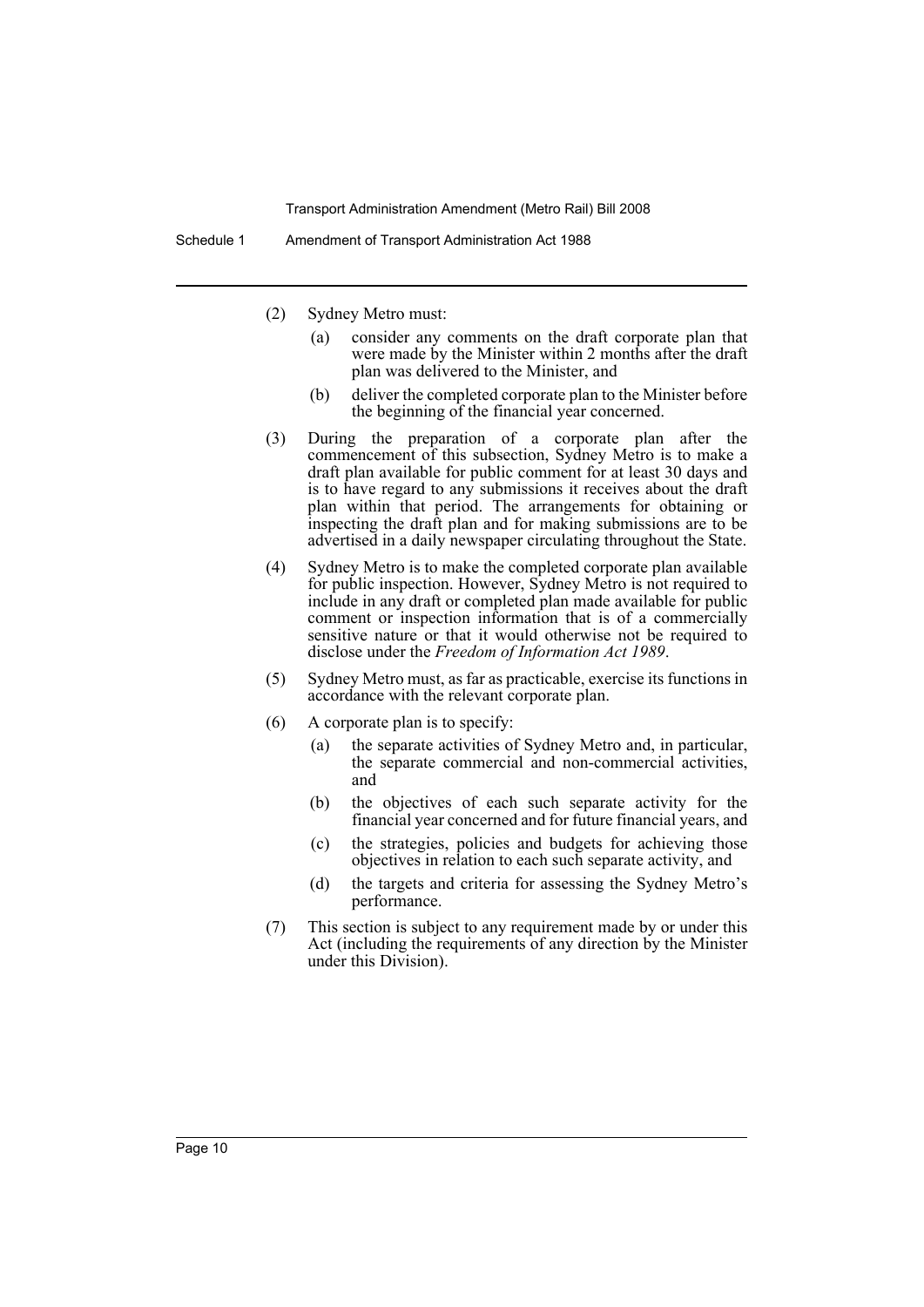Amendment of Transport Administration Act 1988 Schedule 1

# **55M Exercise of functions through subsidiary corporations, joint ventures etc**

- (1) In this section:
	- *subsidiary corporation* means:
		- (a) a public subsidiary corporation referred to in section 55N, or
		- (b) a private subsidiary corporation referred to in section 55O.
- (2) Any function of Sydney Metro may be exercised:
	- (a) by Sydney Metro itself, or
	- (b) by a subsidiary corporation, or
	- (c) by Sydney Metro or a subsidiary corporation, or both, in a partnership, joint venture or other association with other persons or bodies.

# **55N Public subsidiary corporations**

# (1) In this section:

*public subsidiary corporation* means a corporation constituted in accordance with this section.

- (2) The regulations may constitute a corporation for the purposes of this section with the corporate name specified in the regulations.
- (3) A public subsidiary corporation:
	- (a) has such of the functions of Sydney Metro as are specified in the regulations or delegated to it under this Act, and
	- (b) is, for the purposes of any Act, a NSW Government agency.
- (4) The provisions of or made under this Act or any other Act relating to Sydney Metro apply to and in respect of a public subsidiary corporation in such manner and to such extent as are prescribed by the regulations.
- (5) With the approval of the Minister:
	- (a) Sydney Metro may transfer any of its assets, rights or liabilities to a public subsidiary corporation, and
	- (b) a public subsidiary corporation may transfer any of its assets, rights or liabilities to Sydney Metro or to another public subsidiary corporation.
- (6) The regulations may make provision for or with respect to the vesting of those assets, rights and liabilities in the transferee without any transfer, conveyance or assignment.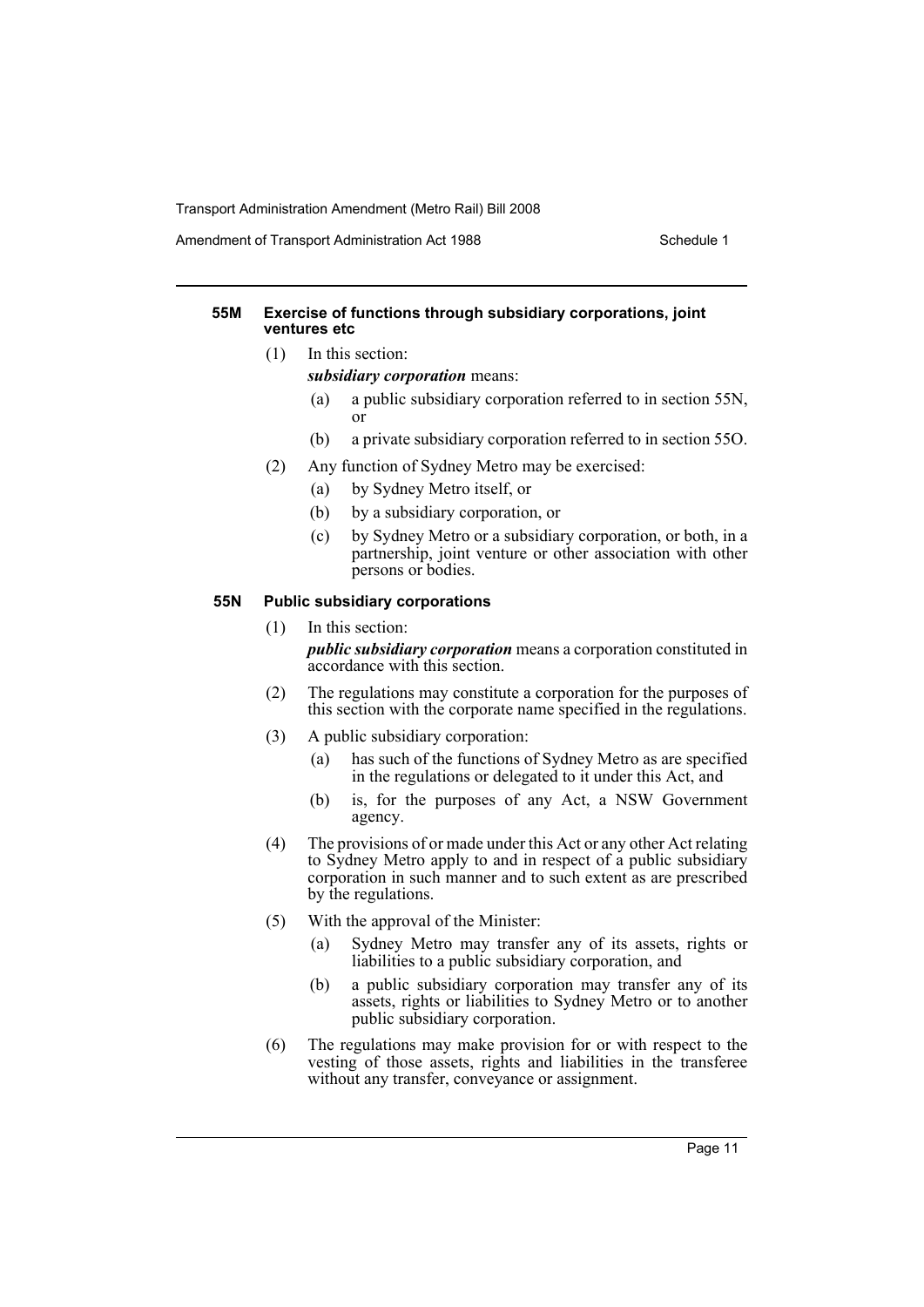#### Schedule 1 Amendment of Transport Administration Act 1988

(7) A public subsidiary corporation is dissolved by the repeal of the regulations by which it is constituted (unless continued in existence by the regulations), and on any such dissolution the assets, rights and liabilities of the corporation become the assets, rights and liabilities of Sydney Metro.

#### **55O Private subsidiary corporations etc**

(1) In this section:

*private corporation* means a corporation within the meaning of the *Corporations Act 2001* of the Commonwealth formed in or outside New South Wales.

*private subsidiary corporation* means a private corporation in which Sydney Metro has a controlling interest.

- (2) Sydney Metro may, subject to subsection (3):
	- (a) form, or participate in the formation of, private corporations, and
	- (b) acquire interests in private corporations, and
	- (c) sell or otherwise dispose of interests in private corporations,

whether or not the activities or proposed activities of any such private corporation are related to metro railways.

- (3) Sydney Metro must not, without the approval of the Minister:
	- (a) form, or participate in the formation of, a private subsidiary corporation, or
	- (b) acquire an interest in a private corporation so that, as a result of the acquisition, the corporation becomes a private subsidiary corporation, or
	- (c) sell or otherwise dispose of any interest in a private subsidiary corporation so that, as a result of the sale or disposal, it ceases to be a private subsidiary corporation.
- (4) A private subsidiary corporation is not a NSW Government agency.

#### **55P Delegation of functions of Sydney Metro**

- (1) Sydney Metro may delegate to an authorised person any of its functions, other than this power of delegation.
- (2) A delegate may sub-delegate to an authorised person any function delegated by Sydney Metro if the delegate is authorised in writing to do so by Sydney Metro.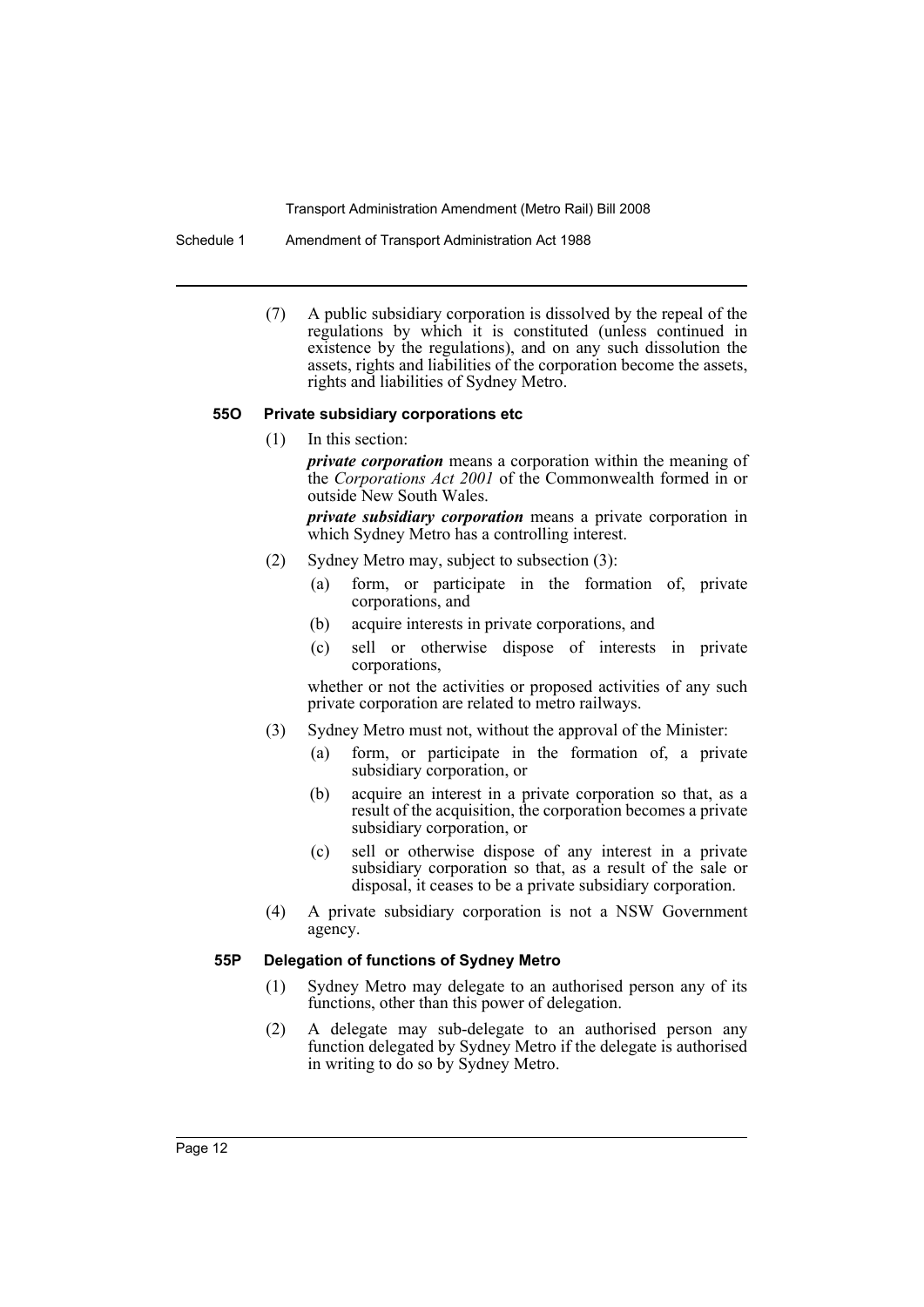Amendment of Transport Administration Act 1988 Schedule 1

- (3) In this section, *authorised person* means:
	- (a) an officer of Sydney Metro, or
	- (b) a person of a class prescribed by the regulations or approved by the Sydney Metro Board.

# **Division 5 General**

#### **55Q Misuse of information**

(1) A person must not use, either directly or indirectly, commercial information acquired by the person in the administration or execution of this Part for the purpose of gaining either directly or indirectly any financial advantage for the person, the person's spouse or de facto partner, a relative of the person or any other associate of the person.

Maximum penalty: 50 penalty units.

(2) In this section:

*commercial information* means information that is not generally known but if generally known might reasonably be expected to affect materially the market value or price of any land or to influence materially the success of any tender for a contract with Sydney Metro.

*de facto partner* means the other party to a de facto relationship within the meaning of the *Property (Relationships) Act 1984*.

#### **55R Authorisations for section 51 of the Trade Practices Act 1974 (Cth) and Competition Code**

- (1) The following agreements and conduct are specifically authorised by this Act for the purposes of section 51 of the *Trade Practices Act 1974* of the Commonwealth and the *Competition Code of New South Wales*:
	- (a) any agreements entered into by Sydney Metro, or by a person or body with the approval or authority of Sydney Metro, relating to or in connection with a metro railway system,
	- (b) the conduct of the parties in entering into any such agreements,
	- (c) the conduct of the parties in performing any such agreements and any matter or thing done or omitted to be done by any of the parties in performing any such agreements.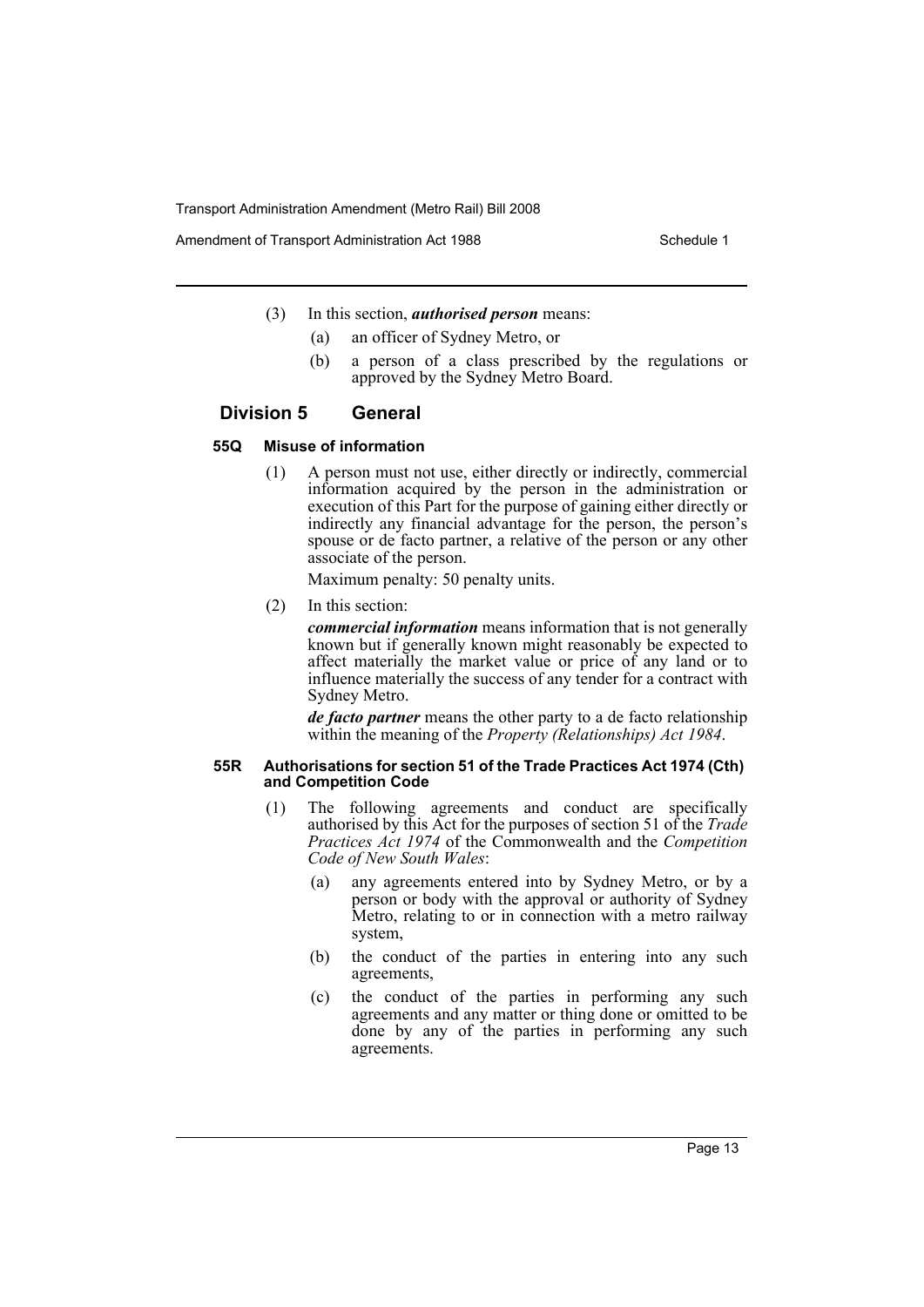(2) In this section, *agreement* includes a contract, arrangement or understanding.

#### **55S Roads authority consent not required to certain work by Sydney Metro**

- (1) Section 138 of the *Roads Act 1993* does not apply to anything done by Sydney Metro in relation to a classified road (within the meaning of that Act), for which a council is the roads authority, for the purposes of exercising its functions under this Act.
- (2) However, Sydney Metro must not do anything referred to in section  $138(1)$  of that Act in relation to any such road except with the consent of the Roads and Traffic Authority.

#### **[8] Part 7, Division 1, heading**

Omit "**or ITSRR**". Insert instead "**, Sydney Metro or ITSRR**".

#### **[9] Section 56 Application of Division**

Omit "or the ITSRR". Insert instead ", the ITSRR or Sydney Metro".

#### **[10] Part 8, Division 2A**

Insert after Division 2:

# **Division 2A Financial provisions relating to Sydney Metro**

#### **76A Sydney Metro Fund**

There is to be established in the Special Deposits Account a Sydney Metro Fund.

#### **76B Payments into Sydney Metro Fund**

There is to be paid into the Sydney Metro Fund:

- (a) all money received by or on account of Sydney Metro, and
- (b) all money advanced by the Treasurer for the Fund, and
- (c) all money advanced to Sydney Metro by the Treasurer or appropriated by Parliament for the purposes of Sydney Metro, and
- (d) all other money required by or under this or any other Act to be paid into the Fund.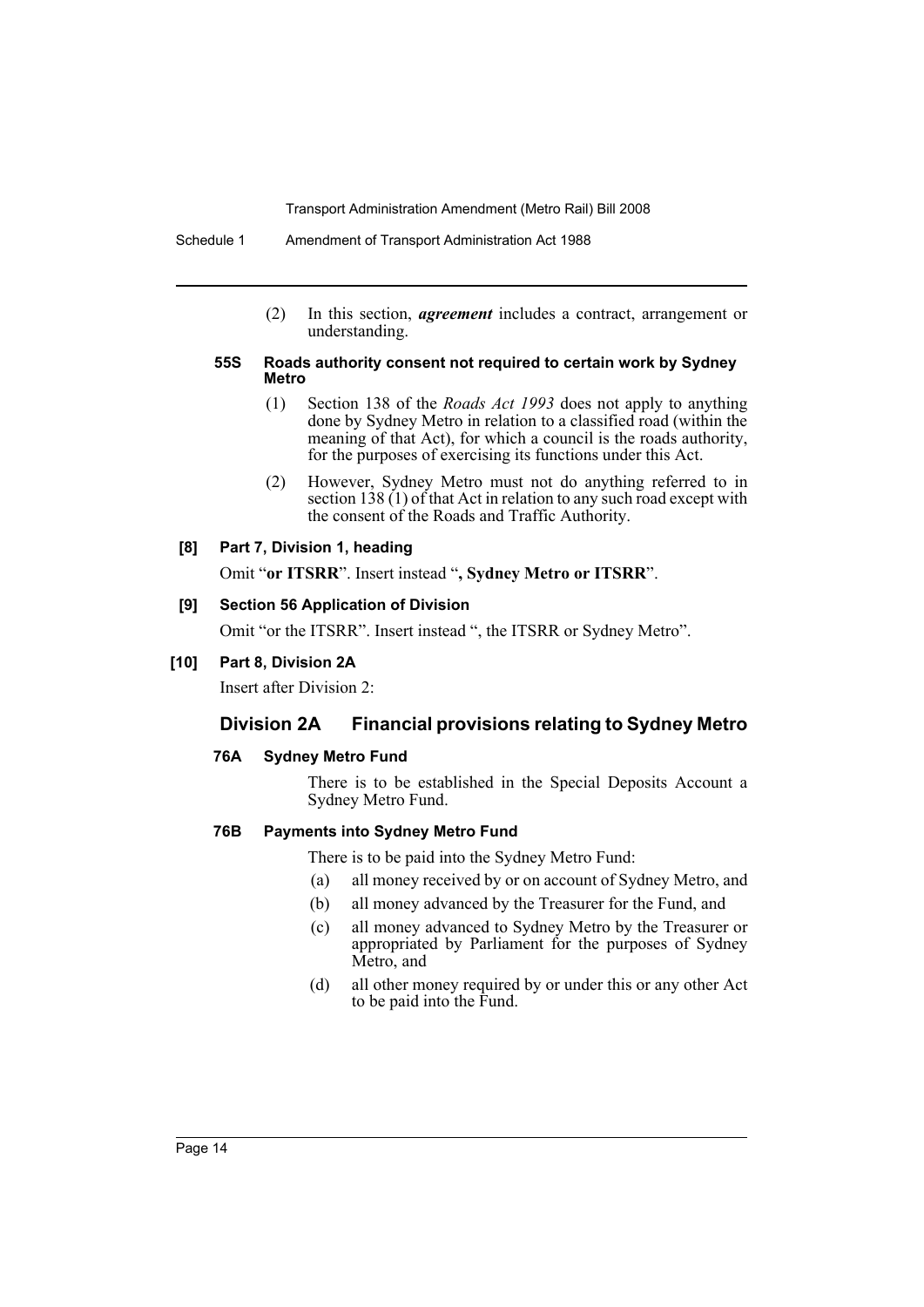Amendment of Transport Administration Act 1988 Schedule 1

#### **76C Payments from Sydney Metro Fund**

There is to paid from the Sydney Metro Fund:

- (a) all payments made on account of Sydney Metro or otherwise required to meet expenditure incurred in relation to the functions of Sydney Metro, and
- (b) all other payments required by or under this or any other Act to be paid from the Fund.

# **[11] Section 89 Definitions**

Insert ", Sydney Metro" after "Transport Infrastructure Development Corporation" in the definition of *rail authority*.

# **[12] Section 89, definition of "railway system"**

Omit the definition.

# **[13] Section 89, definition of "State rail operator"**

Insert ", Sydney Metro" after "RailCorp".

# **[14] Section 94 Transfers of assets, rights and liabilities**

Insert "or a local council" after "the Crown" where secondly occurring in section 94 (1).

# **[15] Section 99A Closure and disposal of railway lines**

Insert after section 99A (3):

(4) This section does not apply to a metro railway system.

# **[16] Section 107 Definition of "transport authority"**

Insert at the end of section 107 (1) (d):

, or

(e) Sydney Metro.

# **[17] Section 112 Personal liability of certain persons**

Insert "or omitted to be done" after "done" wherever occurring in section 112 (1).

# **[18] Section 112 (2), definition of "member of a transport authority"**

Omit "and the Roads and Traffic Authority".

Insert instead ", the Roads and Traffic Authority and Sydney Metro".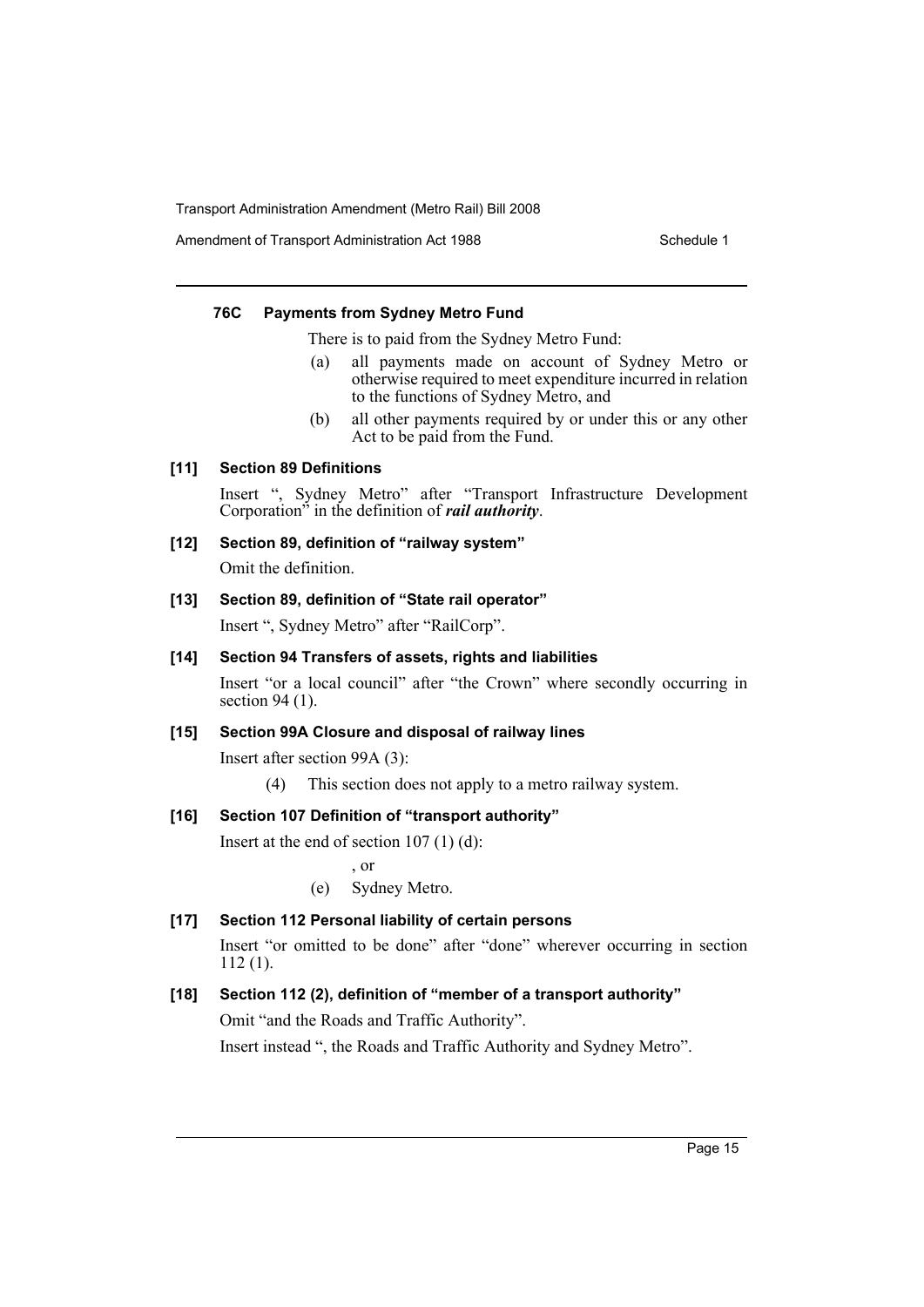Schedule 1 Amendment of Transport Administration Act 1988

#### **[19] Section 112 (2), definition of "transport authority"**

Insert before paragraph (a):

(aa) the Sydney Metro Board, and

#### **[20] Section 116 Liability of vehicle owner for parking offences on Authority's land**

Insert ", Sydney Metro" after "Sydney Ferries" in the definition of *parking offence* in section 116 (7).

# **[21] Schedule 2B**

Insert after Schedule 2A:

# **Schedule 2B Constitution and procedure and CEO of Sydney Metro**

(Sections 55F (3) and 55H (2))

# **Part 1 Provisions relating to constitution and procedure of Sydney Metro Board**

# **1 Definitions**

In this Schedule:

*appointed member* means a member of the Board other than the Chief Executive Officer of Sydney Metro.

*Board* means the Sydney Metro Board.

*Chairperson* means the Chairperson of the Board.

*member* means the Chief Executive Officer of Sydney Metro or an appointed member.

# **2 Chairperson of Board**

- (1) The Minister is to appoint one of the appointed members of the Board as Chairperson of the Board.
- (2) The appointment may be in and by the member's instrument of appointment as a member or in and by another instrument executed by the Minister.
- (3) The Minister may remove a member from the office of Chairperson at any time.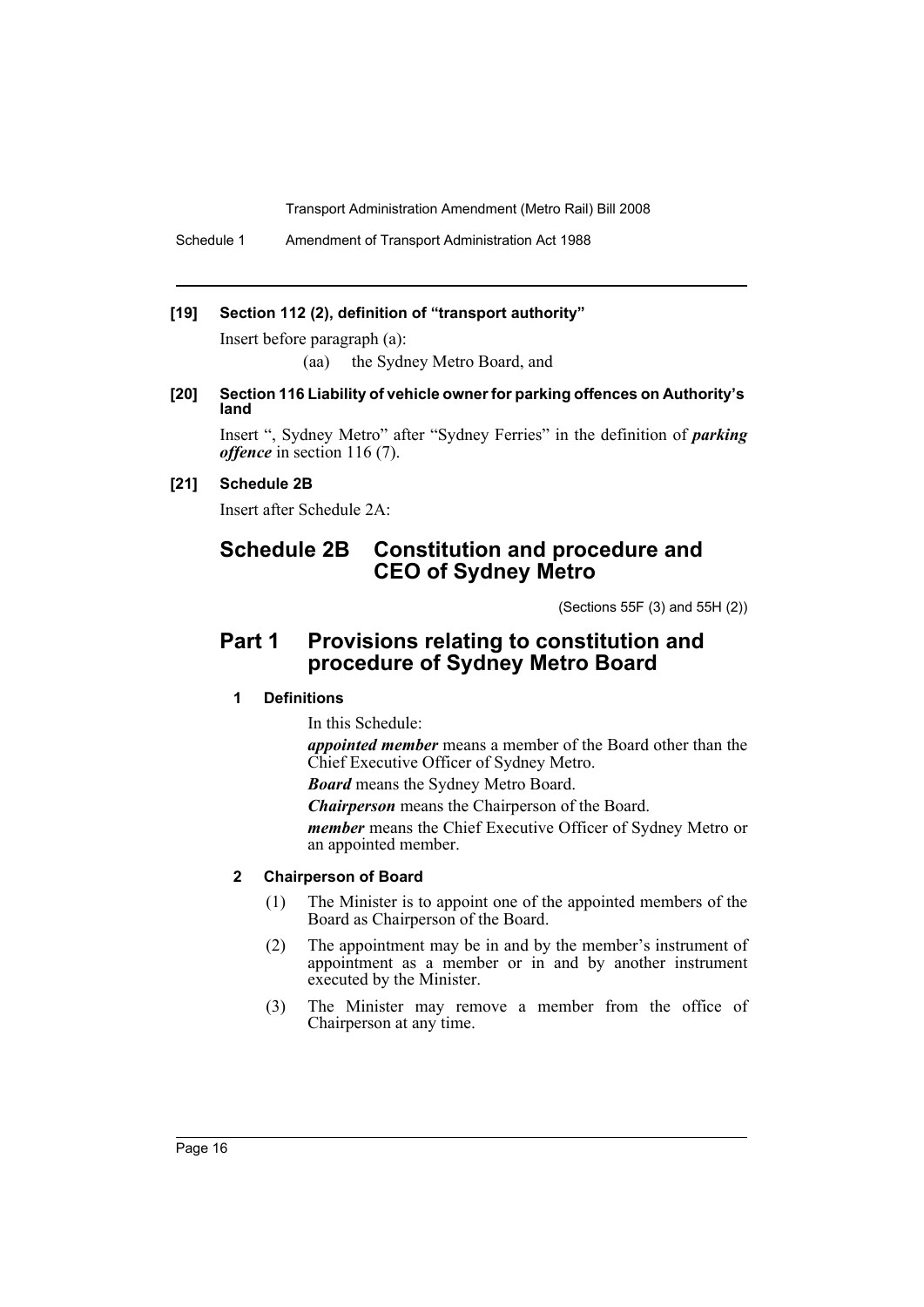Amendment of Transport Administration Act 1988 Schedule 1

- (4) A person who is a member and Chairperson vacates office as Chairperson if the person:
	- (a) is removed from that office by the Minister, or
	- (b) resigns that office by instrument in writing addressed to the Minister, or
	- (c) ceases to be a member.

#### **3 Terms of office of members**

Subject to this Part and the regulations, an appointed member holds office for such period (not exceeding 5 years) as is specified in the member's instrument of appointment, but is eligible (if otherwise qualified) for re-appointment.

#### **4 Remuneration**

An appointed member is entitled to be paid such remuneration (including travelling and subsistence allowances) as the Minister may from time to time determine in respect of the member.

#### **5 Deputies**

- (1) A member may, from time to time, appoint a person to be the deputy of the member, and may revoke any such appointment.
- (2) In the absence of a member, the member's deputy may, if available, act in the place of the member.
- (3) While acting in the place of a member, a person has all the functions of the member and is taken to be a member.
- (4) For the purposes of this clause, a vacancy in the office of a member is taken to be an absence of the member.
- (5) This clause does not operate to confer on the deputy of a member who is the Chairperson the member's functions as Chairperson.
- (6) An appointed member may appoint a deputy only with the approval of the Chairperson.

# **6 Vacancy in office of appointed member**

- (1) The office of an appointed member becomes vacant if the member:
	- (a) dies, or
	- (b) completes a term of office and is not re-appointed, or
	- (c) resigns the office by instrument in writing addressed to the Minister, or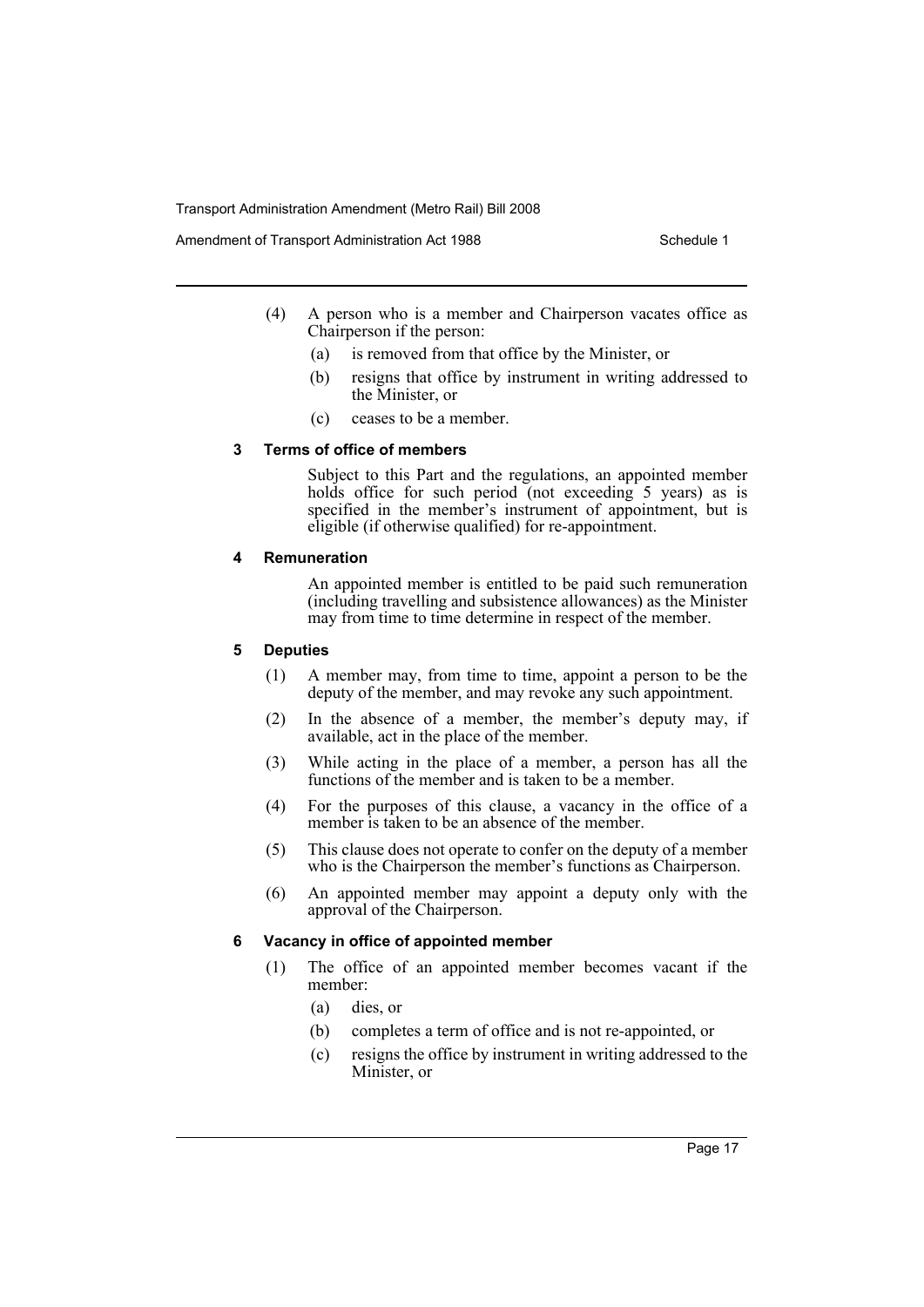- (d) is removed from office by the Minister under this clause, or
- (e) is absent from 3 consecutive meetings of the Board of which reasonable notice has been given to the member personally or by post, except on leave granted by the Minister or unless the member is excused by the Minister for having been absent from those meetings, or
- (f) becomes bankrupt, applies to take the benefit of any law for the relief of bankrupt or insolvent debtors, compounds with his or her creditors or makes an assignment of his or her remuneration for their benefit, or
- (g) becomes a mentally incapacitated person, or
- (h) is convicted in New South Wales of an offence that is punishable by imprisonment for 6 months or more or is convicted elsewhere than in New South Wales of an offence that, if committed in New South Wales, would be an offence so punishable.
- (2) The Minister may remove an appointed member from office at any time.

#### **7 Filling of vacancy in office of appointed member**

If the office of any appointed member becomes vacant, a person is, subject to this Act and the regulations, to be appointed to fill the vacancy.

#### **8 Disclosure of pecuniary interests**

- (1) If:
	- (a) a member has a direct or indirect pecuniary interest in a matter being considered or about to be considered at a meeting of the Board, and
	- (b) the interest appears to raise a conflict with the proper performance of the member's duties in relation to the consideration of the matter,

the member must, as soon as possible after the relevant facts have come to the member's knowledge, disclose the nature of the interest at a meeting of the Board.

- (2) A disclosure by a member at a meeting of the Board that the member:
	- (a) is a member, or is in the employment, of a specified company or other body, or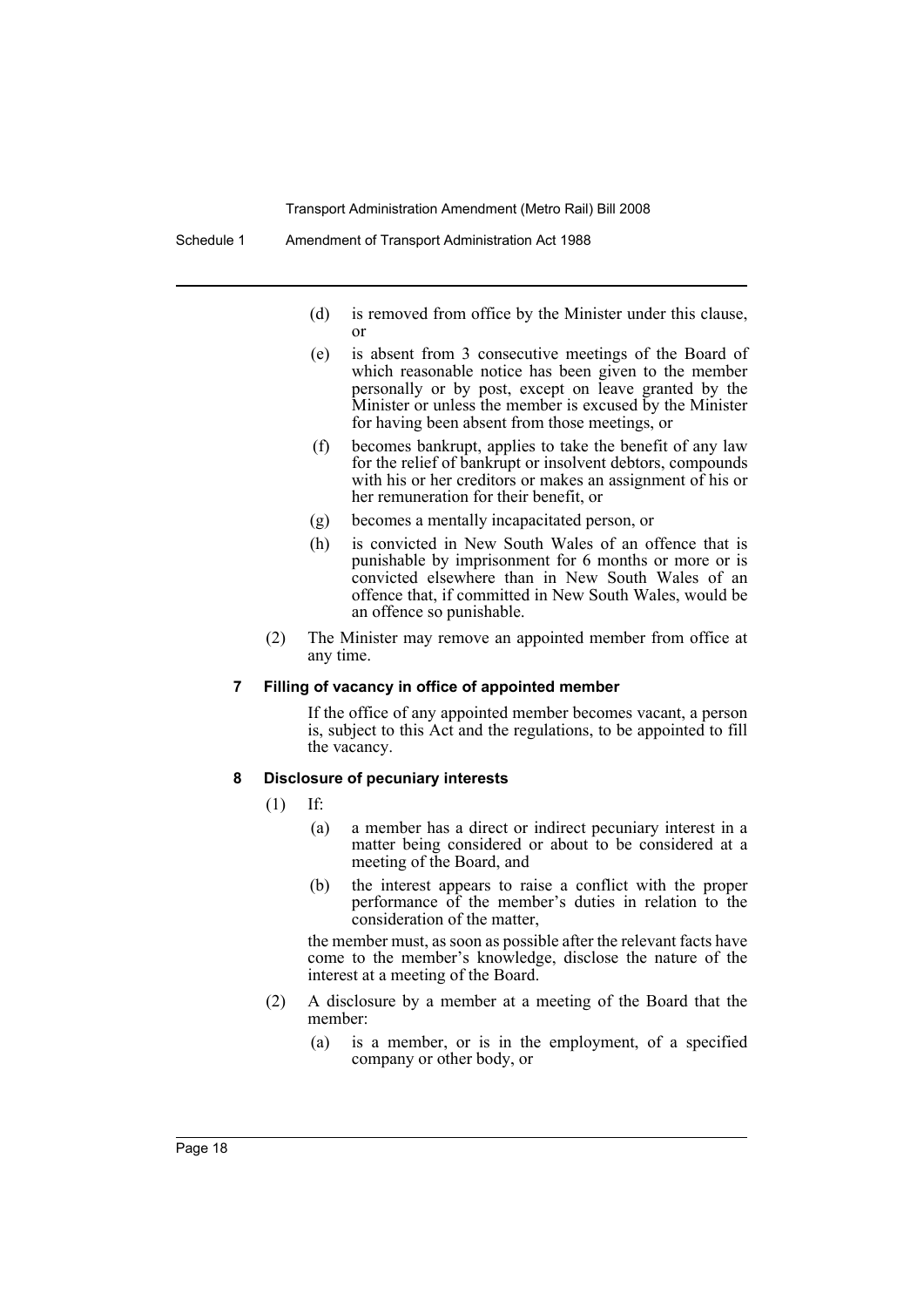Amendment of Transport Administration Act 1988 Schedule 1

- (b) is a partner, or is in the employment, of a specified person, or
- (c) has some other specified interest relating to a specified company or other body or to a specified person,

is a sufficient disclosure of the nature of the interest in any matter relating to that company or other body or to that person which may arise after the date of the disclosure and which is required to be disclosed under subclause (1).

- (3) Particulars of any disclosure made under this clause must be recorded by the Board in a book kept for the purpose and that book must be open at all reasonable hours to inspection by any person on payment of the fee determined by the Board.
- (4) After a member has disclosed the nature of an interest in any matter, the member must not, unless the Minister or the Board otherwise determines:
	- (a) be present during any deliberation of the Board with respect to the matter, or
	- (b) take part in any decision of the Board with respect to the matter.
- (5) For the purposes of the making of a determination by the Board under subclause (4), a member who has a direct or indirect pecuniary interest in a matter to which the disclosure relates must not:
	- (a) be present during any deliberation of the Board for the purpose of making the determination, or
	- (b) take part in the making by the Board of the determination.
- (6) A contravention of this clause does not invalidate any decision of the Board.
- (7) This clause applies to a member of a committee of the Board and the committee in the same way as it applies to a member of the Board and the Board.

#### **9 Transaction of business outside meetings or by telephone**

- (1) The Board may, if it thinks fit, transact any of its business by the circulation of papers among all the members of the Board for the time being, and a resolution in writing approved in writing by a majority of those members is taken to be a decision of the Board.
- (2) The Board may, if it thinks fit, transact any of its business at a meeting at which members (or some members) participate by telephone, closed-circuit television or other means, but only if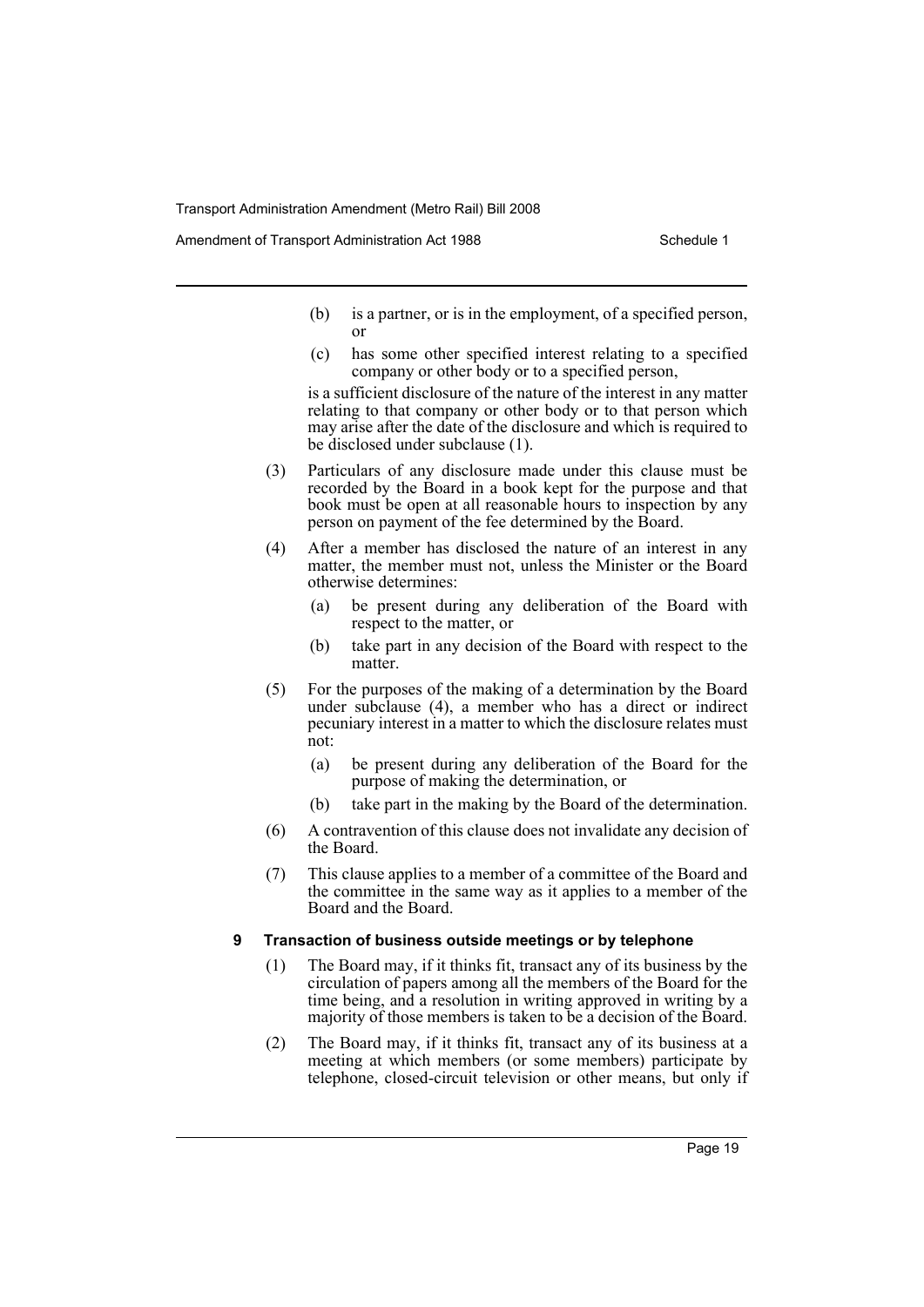any member who speaks on a matter before the meeting can be heard by the other members.

- (3) For the purposes of:
	- (a) the approval of a resolution under subclause (1), or
	- (b) a meeting held in accordance with subclause (2),

the Chairperson and each member have the same voting rights as they have at an ordinary meeting of the Board.

- (4) A resolution approved under subclause (1) is, subject to the regulations, to be recorded in the minutes of the meetings of the Board.
- (5) Papers may be circulated among the members for the purposes of subclause (1) by facsimile or other transmission of the information in the papers concerned.

#### **10 Effect of certain other Acts**

- (1) Chapter 2 of the *Public Sector Employment and Management Act 2002* does not apply to or in respect of the appointment of an appointed member.
- (2) If by or under any Act provision is made:
	- (a) requiring a person who is the holder of a specified office to devote the whole of his or her time to the duties of that office, or
	- (b) prohibiting the person from engaging in employment outside the duties of that office,

the provision does not operate to disqualify the person from holding that office and also the office of an appointed member or from accepting and retaining any remuneration payable to the person under this Act as a member.

#### **11 General procedure**

The procedure for the calling of meetings of the Board and for the conduct of business at those meetings is, subject to this Act and the regulations, to be as determined by the Board.

#### **12 Quorum**

The quorum for a meeting of the Board is a majority of its members for the time being, including the Chairperson or the Chairperson's deputy.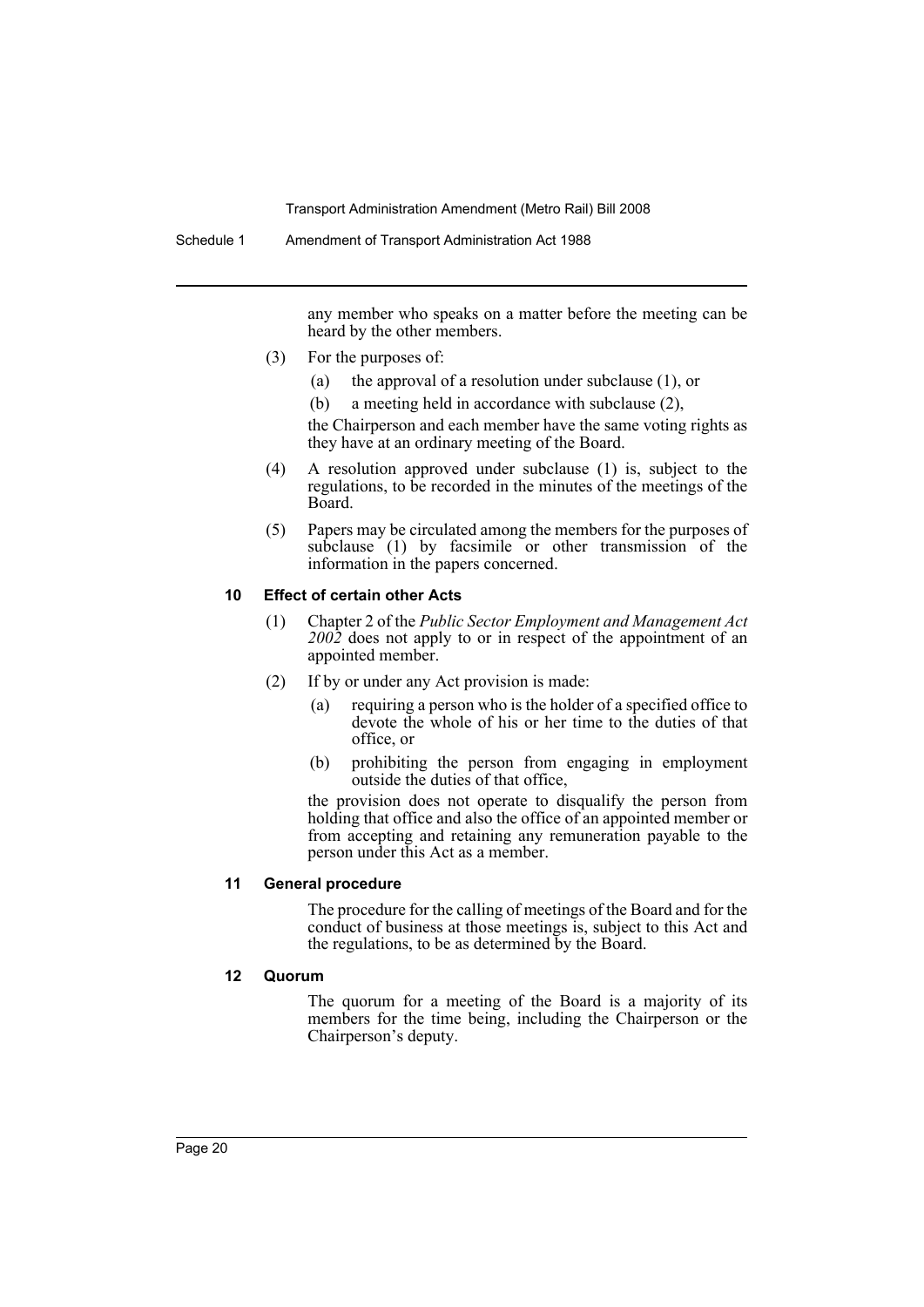#### **13 Presiding member**

- (1) The Chairperson (or, in the absence of the Chairperson, a person elected by the members of the Board who are present at a meeting of the Board) is to preside at a meeting of the Board.
- (2) The presiding member has a deliberative vote and, in the event of an equality of votes, has a second or casting vote.

#### **14 Voting**

A decision supported by a majority of the votes cast at a meeting of the Board at which a quorum is present is the decision of the Board.

#### **15 First meeting**

The Minister may call the first meeting of the Board in such manner as the Minister thinks fit.

# **Part 2 Provisions relating to Chief Executive Officer of Sydney Metro**

# **16 Employment of Chief Executive Officer**

The employment of the Chief Executive Officer of Sydney Metro is subject to Part 3.1 of the *Public Sector Employment and Management Act 2002*, but is not subject to Chapter 2 of that Act.

# **17 Acting Chief Executive Officer**

- (1) The Minister may, from time to time, appoint a person to act in the office of Chief Executive Officer of Sydney Metro during the illness or absence of the Chief Executive Officer, and the person, while so acting, has all the functions of the Chief Executive Officer and is taken to be the Chief Executive Officer.
- (2) The Minister may, at any time, remove any person from an office to which the person was appointed under this clause.
- (3) A person while acting in the office of Chief Executive Officer is entitled to be paid such remuneration (including travelling and subsistence allowances) as the Minister may from time to time determine in respect of the person.
- (4) For the purposes of this clause, a vacancy in the office of Chief Executive Officer is to be regarded as an absence from office of the Chief Executive Officer.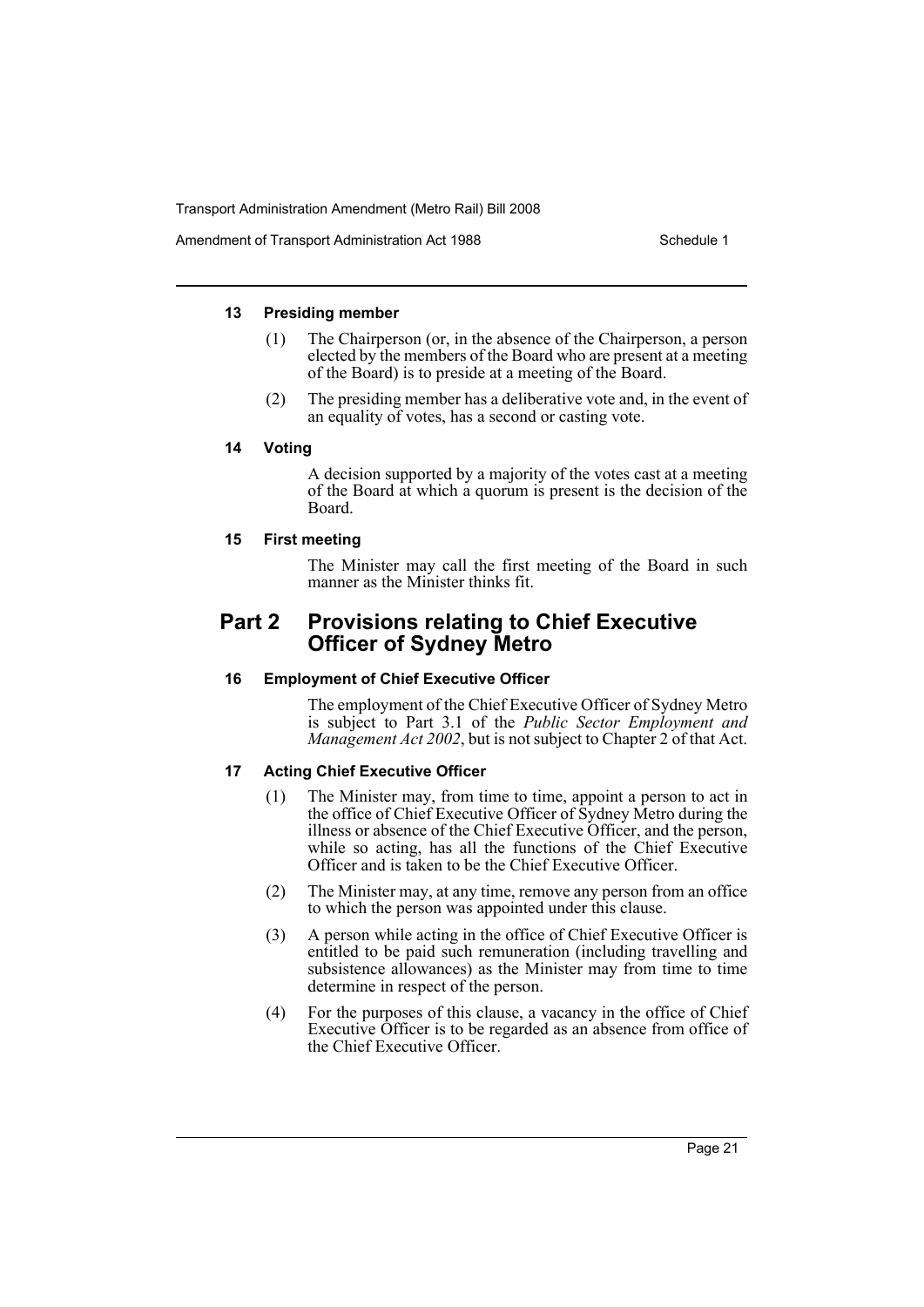Schedule 1 Amendment of Transport Administration Act 1988

#### **[22] Schedule 4 Transfer of assets, rights and liabilities**

Insert "and whether personal or assignable" after "contingent" in the definition of *assets* in clause 1.

#### **[23] Schedule 4, clause 1, definitions of "liabilities" and "rights"**

Insert "and whether personal or assignable" after "contingent" wherever occurring.

#### **[24] Schedule 4, clause 3 (d1)**

Insert after clause 3 (d):

(d1) the transferee has all the entitlements and obligations of the transferor in relation to those assets, rights and liabilities that the transferor would have had but for the order, whether or not those entitlements and obligations were actual or potential at the time the order took effect,

#### **[25] Schedule 5 Extended leave for certain staff**

Insert ", Sydney Metro" after "Independent Transport Safety and Reliability Regulator" in the definition of *Authority* in clause 2.

#### **[26] Schedule 6A Powers relating to rail infrastructure facilities and land**

Insert after paragraph (a) of the definition of *owner* of railway land, rail infrastructure facilities or a railway building in clause 1:

> (a1) in the case of any land, rail infrastructure facilities or any railway building that is managed or controlled by Sydney Metro for the purposes of exercising its functions under this Act, Sydney Metro, or

# **[27] Schedule 6A, clause 1, definition of "rail authority"**

Omit "and Transport Infrastructure Development Corporation" from paragraph (a).

Insert instead ", Transport Infrastructure Development Corporation and Sydney Metro".

#### **[28] Schedule 6A, clause 2CA**

Insert after clause 2C:

#### **2CA Sydney Metro's rail infrastructure facilities**

Sydney Metro is the owner of all rail infrastructure facilities installed in or on land, in or on rivers and other waterways and in or on the beds of rivers and waterways by Sydney Metro and of all rail infrastructure facilities vested in or transferred to Sydney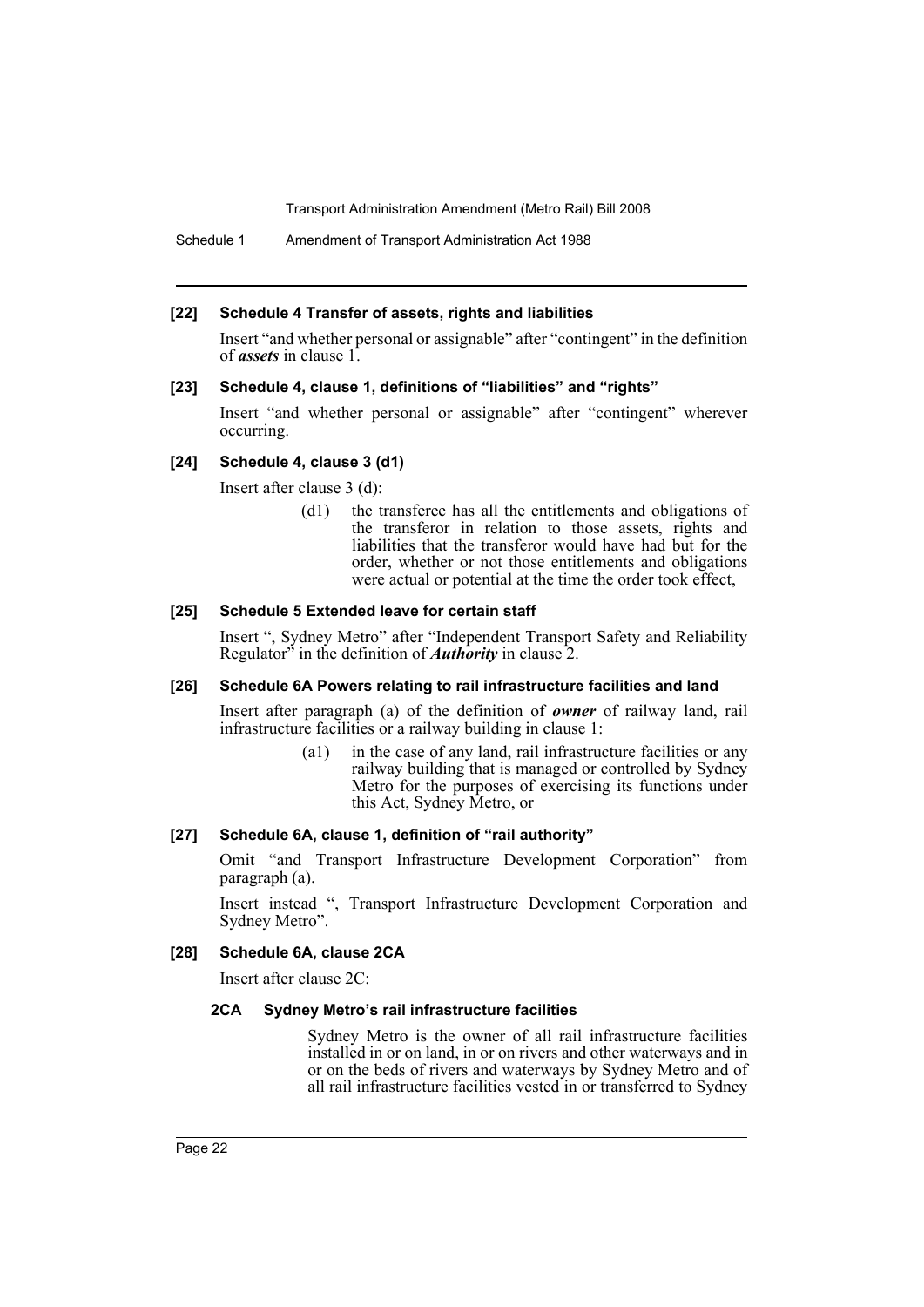Amendment of Transport Administration Act 1988 Schedule 1

Metro (whether or not the place on which the facilities are situated is owned by Sydney Metro).

# **[29] Schedule 6A, clause 3 (1C)**

Insert after clause 3 (1B):

(1C) Without limiting this clause, the power of entry conferred by it for the purposes referred to in subclause (1) includes the power to enter land for the purpose of carrying out geotechnical surveys with respect to railway land.

# **[30] Schedule 6B Special provisions for underground rail facilities**

Insert ", Sydney Metro" after "ARTC" in the definition of *rail authority* in clause 1 (1).

### **[31] Schedule 7 Savings, transitional and other provisions**

Insert at the end of clause 2 (1):

*Transport Administration Amendment (Metro Rail) Act 2008*

# **[32] Schedule 7**

Insert at the end of the Schedule with appropriate Part and clause numbering:

# **Part Provisions consequent on enactment of Transport Administration Amendment (Metro Rail) Act 2008**

# **Interpretation**

In this Part, *amending Act* means the *Transport Administration Amendment (Metro Rail) Act 2008*.

# **First corporate plan**

Sydney Metro is to prepare its first corporate plan, in accordance with section 55L, as inserted by the amending Act, within the period approved by the Minister for the purposes of this clause.

#### **Transfers of assets and liabilities—validation**

(1) Schedule 4, as amended by the amending Act, extends to any transfer of assets, rights or liabilities, consequent on an order to which that Schedule applies, that was made at any time before the commencement of those amendments.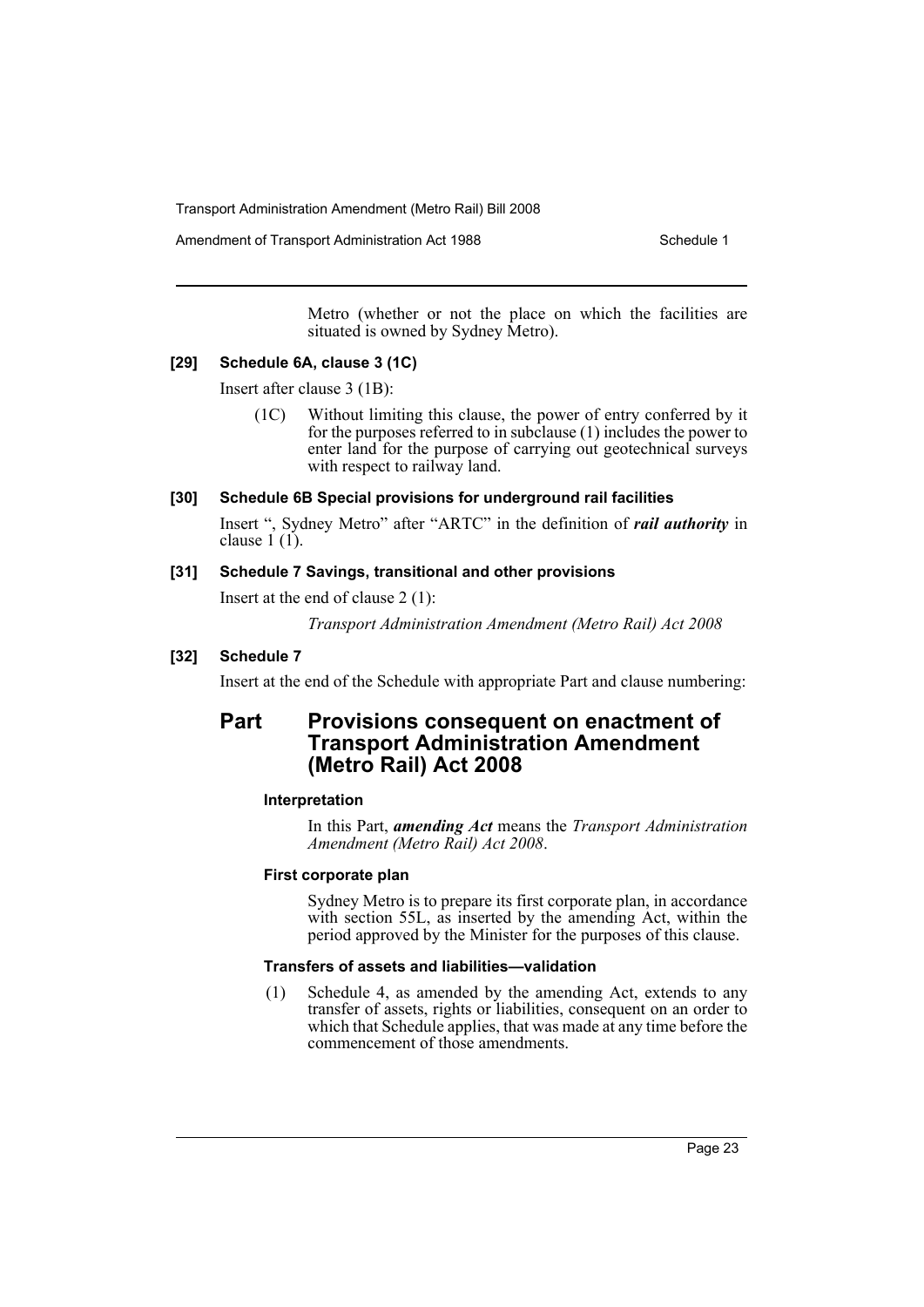- (2) For that purpose:
	- (a) the amendments are taken to have been in force when the relevant transfers occurred, and
	- (b) any such transfer is taken to have been validly made if it could have been made after that commencement.
- (3) This clause does not apply to any transfer to the extent that it is affected by any proceedings of a court that were finally determined before that commencement.
- (4) For the purposes of this clause, proceedings are not finally determined if:
	- (a) any period for bringing an appeal as of right in respect of the proceedings has not expired (ignoring any period that may be available by way of extension of time to appeal), or
	- (b) any appeal in respect of the proceedings is pending (whether or not it is an appeal brought as of right).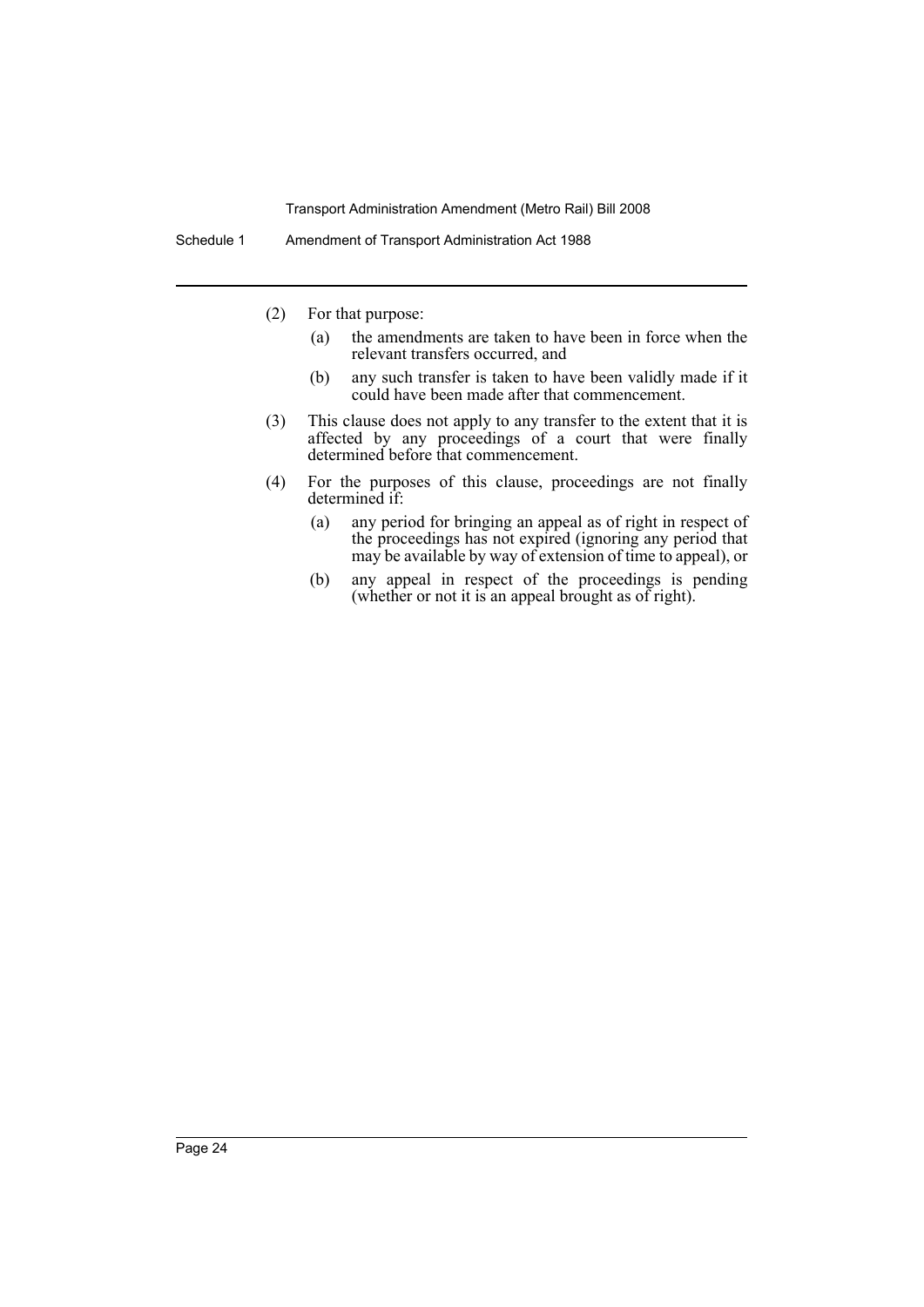Amendment of other Acts **Schedule 2** and the 2 and the 2 and 2 and 2 and 2 and 2 and 2 and 2 and 2 and 2 and 2 and 2 and 2 and 2 and 2 and 2 and 2 and 2 and 2 and 2 and 2 and 2 and 2 and 2 and 2 and 2 and 2 and 2 and 2 and

# <span id="page-25-0"></span>**Schedule 2 Amendment of other Acts**

(Section 4)

# **2.1 Electricity Supply Act 1995 No 94**

# **[1] Section 106 Regulations**

Insert ", Sydney Metro" after "Transport Infrastructure Development Corporation" in section 106 (2A).

# **[2] Dictionary**

Insert "or Sydney Metro" after "Rail Infrastructure Corporation" in the definition of *rail network electricity system*.

# **2.2 Local Government Act 1993 No 30**

# **[1] Section 555 What land is exempt from all rates?**

Insert ", Sydney Metro" after "Rail Corporation New South Wales" in section 555 (1) (g1).

# **[2] Section 600 Rebates in respect of certain land vested in public bodies**

Insert ", Sydney Metro" after "Rail Infrastructure Corporation" in the definition of *public body* in section 600 (9).

# **[3] Section 742 Dispute resolution**

Insert at the end of section 742 (7):

• Sydney Metro

# **2.3 Pipelines Act 1967 No 90**

# **Section 3 Definitions**

Insert ", Sydney Metro" after "Transport Infrastructure Development Corporation" in paragraph (a) of the definition of *public authority* in section  $3(1)$ .

# **2.4 Public Sector Employment and Management Act 2002 No 43**

# **[1] Schedule 1 Divisions of the Government Service**

Insert in appropriate order in Columns 1 and 2, respectively, in Part 2:

Sydney Metro Division Chief Executive Officer of Sydney Metro